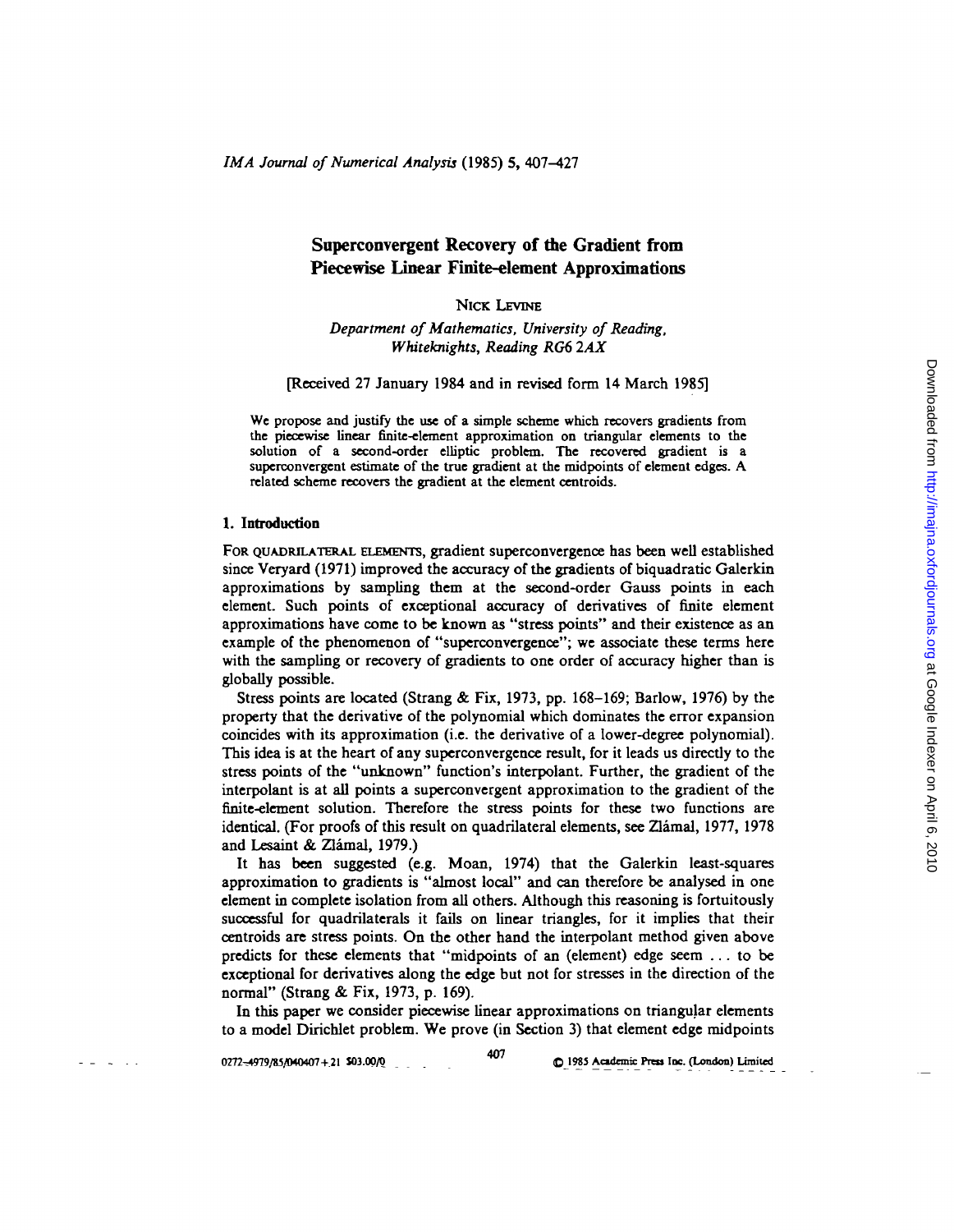**8 N . LEVTNE**

are indeed tangential derivative stress points for the interpolant and complete the above outline by returning to the finite-element method in Sections 4 and 5. We must, however, impose the following condition on the mesh: the nodes are given by a smooth transformation of a square grid and the triangulation is topologically equivalent to a triangulation on this grid by identical triangles, arranged so that six elements surround each internal node. The last requirement leads to the cancellation of erro r contribution s betwee n neighbourin g elements ; i t demonstrate s th e non-loca l nature of the Galerkin approximation. In Sections 3-5 we simplify the argument somewhat by restricting the mesh further. We take up the more general case in Section 6 and predict an alternative superconvergence result which may hold even when the domain of the problem is incompatible with the more relaxed conditions. We do not prove this last result here, but give a numerical demonstration of this and other aspects of superconvergence in Section 7.

Separate components of a vector at different points are not what is usually required: we have established superconvergence only for the stress component tangential to the edge on which the sampling point lies. However, if we average the approximate gradient (a piecewise constant vector) between the two elements neighbouring this point, then the interpolant method above indicates that this "recovered" gradient is a superconvergent approximation to both components of the derivative at the stress point. We prove this in Section 3; Lin Qun, Lu Tao & Shen Shumin (1983) and Křižek & Neittaanmäki (1983) have obtained restricted forms of this result. There is again a geometrical condition on the mesh: it must obe y th e restriction s alread y impose d i n Section s 3-5 . (Fo r th e mor e general meshe s of Section 6 we must modify the recovery scheme.) Finally, we can recover the gradient at an element centroid by averaging recovered values from the three stress points for that element; in Section 7 we present a comparison of this scheme with the corresponding superconvergence result on bilinear elements (Lesaint & Zlámal, 1979) .

#### 2 . Preliminarie s **an d Triangulatio n**

The results of this paper are presented in the context of Sobolev spaces; we introduce here the relevant notation and a key lemma. We work only with bounded open regions in  $\mathbb{R}^2$  which have the strong cone property (see e.g. Bramble & Hilbert, 1970). Let R be such a region: typically this will be either the problem domain  $\Omega$  or a small patch of elements. We denote by  $W_p^m(R)$  ( $m = 0, 1, ...$ ) the Sobolev space of functions which together with their generalized derivatives up to order *m* inclusive are in  $L_p(R)$ . The norm and seminorm are given by

$$
||w||_{W_{\mathcal{T}}(\mathcal{R})} = \left( \iint_{\mathcal{R}} \sum_{|\alpha| \leq m} |D^{\alpha}w|^p \right)^{1/p},
$$

$$
|w|_{W_{\mathcal{T}}(\mathcal{R})} = \left( \iint_{\mathcal{R}} \sum_{|\alpha| = m} |D^{\alpha}w|^p \right)^{1/p},
$$

respectively for  $p < \infty$ , with the usual modification when  $p = \infty$ . For the most part we take  $p = 2$  and write  $H^m$ ,  $\|\cdot\|_{m,R}$  and  $\|\cdot\|_{m,R}$  for  $W_2^m$ ,  $\|\cdot\|_{W_2^m(R)}$  and  $\|\cdot\|_{W_2^m(R)}$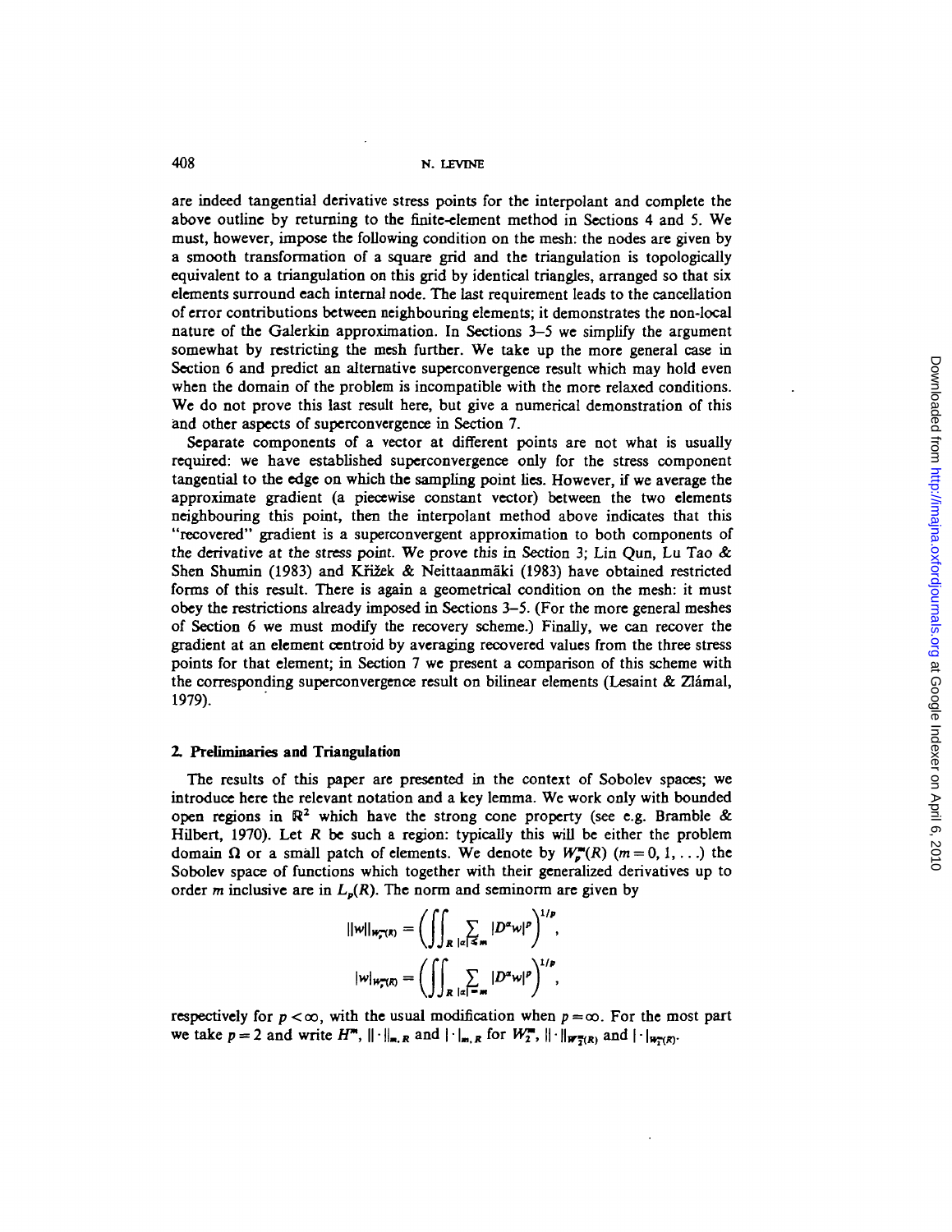In all that follows the letter  $c$  stands for a generic, positive number, different at each appearance but "constant" in that it is independent of the functions denoted below by /, *u, v* or w, the element(s) under consideration and the discretization parameter *h.*

We will make frequent use of the Bramblc-Hilbert lemma. Based on Taylor's theorem, this is a multi-dimensional non-constructive generalization of the Peano Kernel theorem. We give here a simplified form; see Bramble & Hilbert (1970) for the full result and proof.

LEMMA 2.1 Let F be a linear functional on  $W_n^m(R)$  such that

- (i)  $|F(w)| \le c||w||_{W^m_R(R)}, \forall w \in W^m_P(R);$
- (ii)  $F(w) = 0$  if w is a polynomial on R of degree less than m.

*Then*  $|F(w)| \le c|w|_{\overline{w}^m(R)}, \forall w \in W^m_p(R)$ ; the constant c depends on F, p, m and diam (R) *only.*

We now describe a particular triangulation for which our results hold; the general form is given in Section 6. Let  $\Omega$  be a bounded open domain in  $\mathbb{R}^2$  with the strong cone property in which (x, *y)* are rectangular Cartesian co-ordinates. For decreasing values of the parameter h we triangulate  $\Omega$  in the following way. We choose a pair of functions *(X, Y)* of (x, *y)* (and, if necessary, of *h)* which can be used as a co-ordinate system on  $\Omega$  and its neighbourhood. (For example, see (7.1) and Fig. 11 below.) We require that  $(X, Y)$  be smooth in the sense that, uniformly in h, the global mapping  $(x, y) \rightarrow (X, Y)$  is a  $W^2_{\infty}$ -diffeomorphism with Jacobian satisfying

$$
c^{-1} \leqslant |\partial(X, Y)/\partial(x, y)| \leqslant c. \tag{2.1}
$$

Note that the two norms  $\|\cdot\|_{3,\Omega}$  based on  $(x, y)$ - and  $(X, Y)$ -derivatives are not equivalent. We will make no use of *(X,* Y)-norms.

We place grid-points on  $\Omega$  so as to give a uniform, square grid in the  $(X, Y)$  plane with mesh size  $h$ . We triangulate the region in the  $(X, Y)$  plane by means of horizontals, verticals and diagonals of slope  $+1$  between the grid points and then in the  $(x, y)$  plane with straight lines topologically corresponding to the  $(X, Y)$  links. When we refer to elements we will mean the (non-curved) triangles in the  $(x, y)$ plane; we call the union of elements  $\Omega_k$ . (See Fig. 1.)

We require the triangulation to approximate the boundary  $\partial\Omega$  of  $\Omega$  well, in that all the nodes on  $\partial\Omega_k$  lie on  $\partial\Omega$  and the intersection of each element with  $\Omega$  contains an open disc of diameter  $\geq c$ *h* which itself contains the centroid of that element. (It is clear that triangulation functions  $(X, Y)$  satisfying all the above conditions do not exist for general regions  $\Omega$ ; we discuss this problem in Section 6.)

We denote the elements by  $T_k$  ( $k = 1, ..., K$ ). For each  $k$ , let  $N_{k0} = (X_k, Y_k)$  and  $N_{k1} = (X_k + h, Y_k)$  be the nodes with the same *Y* co-ordinate (see Fig. 2); let  $N_{k2}$  be the third node. We introduce local co-ordinates  $(\xi_k, \eta_k)$  by means of a linear transformation  $t_k$  of  $(x, y)$  which maps  $T_k$  onto the triangle  $\tau_k$  and the nodes  $N_{k0}$ ,  $N_{k1}$ *, N<sub>k2</sub>* to (0, 0), (1, 0), ( $\xi_{k2}$ *, n*<sub>k2</sub>) respectively such that

$$
|\xi_{k2}| \leqslant c \quad \text{and} \quad c^{-1} \leqslant h^2 |\partial(\xi_k, \eta_k)/\partial(x, y)| \leqslant c. \tag{2.2}
$$

We adopt the notation that functions of  $(\xi_k, \eta_k)$  are distinguished by a hat from their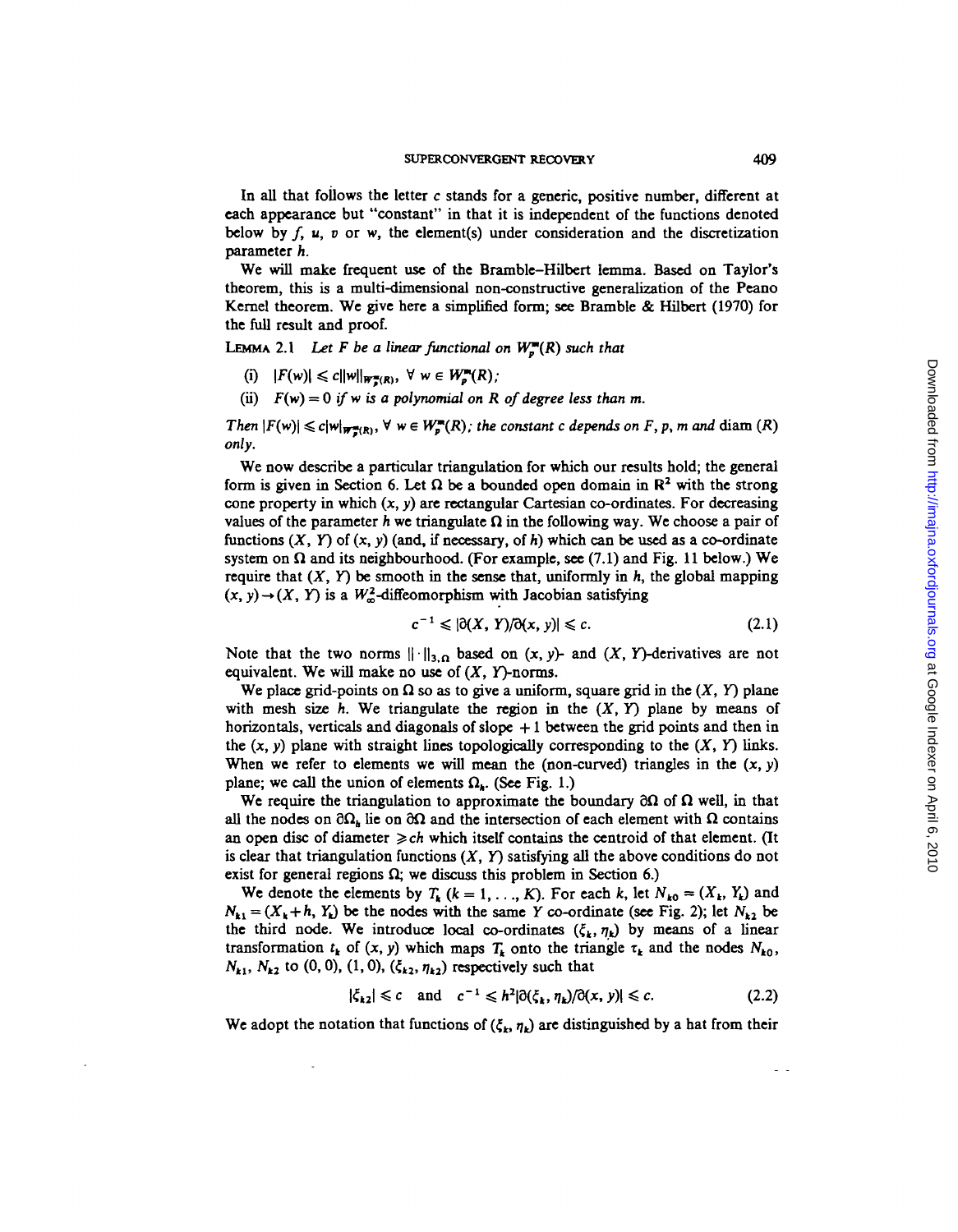410 **N. LEVINE**



FIG. 1. The global transformation  $(x, y) \leftrightarrow (X, Y)$ . The solid lines indicate  $(X, Y)$  contours, elements (in **the** *(x, y)* **plane) are shown by broken lines.**

counterpart functions of *(x, y)* or *(X, Y).* Thus

$$
\hat{w}(\xi_k, \eta_k) = w(t_k^{-1}(\xi_k, \eta_k)),
$$

etc.

LEMMA 2.2 Let  $\nabla_m$  denote the tensor of mth derivatives with respect to  $(X, Y)$  and  $\nabla$ *denote gradient with respect to* (x, *y). The following estimates hold:*

- (i)  $c^{-1} \le h^{-2}$  meas  $(T_k) \le c, c^{-1} \le \text{meas } (\tau_k) \le c;$
- (ii) each element of the matrix  $\partial(x, y)/\partial(\xi_k, \eta_k)$  is bounded in modulus by ch;
- (iii)  $|\nabla \xi| \le c h^{-1}$ ,  $|\nabla_m \xi| \le c h^{-1}$   $(m=1, 2)$ , *similarly for derivatives of*  $\eta$ ;
- (iv)  $\|\hat{w}\|_{m,\tau_k} \leq c h^{m-1} \|w\|_{m,\tau_k}, \ \forall \ w \in H^m(T_k)(m = 0, \ldots, 3).$

*Proofs.* These follow from (2.1), (2.2) and the linearity of the *tk.* For (iii) we use

$$
\partial \xi_k/\partial x = \partial y/\partial \eta_k \cdot \det (\partial (\xi_k, \eta_k)/\partial (x, y)),
$$

etc.; the  $\nabla_{\mathbf{x}}$  bounds follow by the chain rule (and the linearity of the  $t_{\mathbf{k}}$ ).

There usually exists another triangle,  $T_k$ , with the nodes  $N_{k0}$  and  $N_{k1}$  in common with  $T_k$ . We will map  $T_{k'}$  into the  $(\xi_k, \eta_k)$  plane with the same transformation (i.e.  $t_k$ ) as  $T_k$  and refer to the quadrilaterals  $T_k \cup T_{k'}$  and  $\tau_k \cup \tau_{k'}$  as  $A_k$  and  $\alpha_k$  (see Fig. 3). If such a  $T_k$  does not exist, then  $N_{k0}$  and  $N_{k1}$  lie on  $\partial\Omega_k$  and we denote  $T_k$  by  $B_k$  (see



**FIG. 2. The local transformation of a triangle.**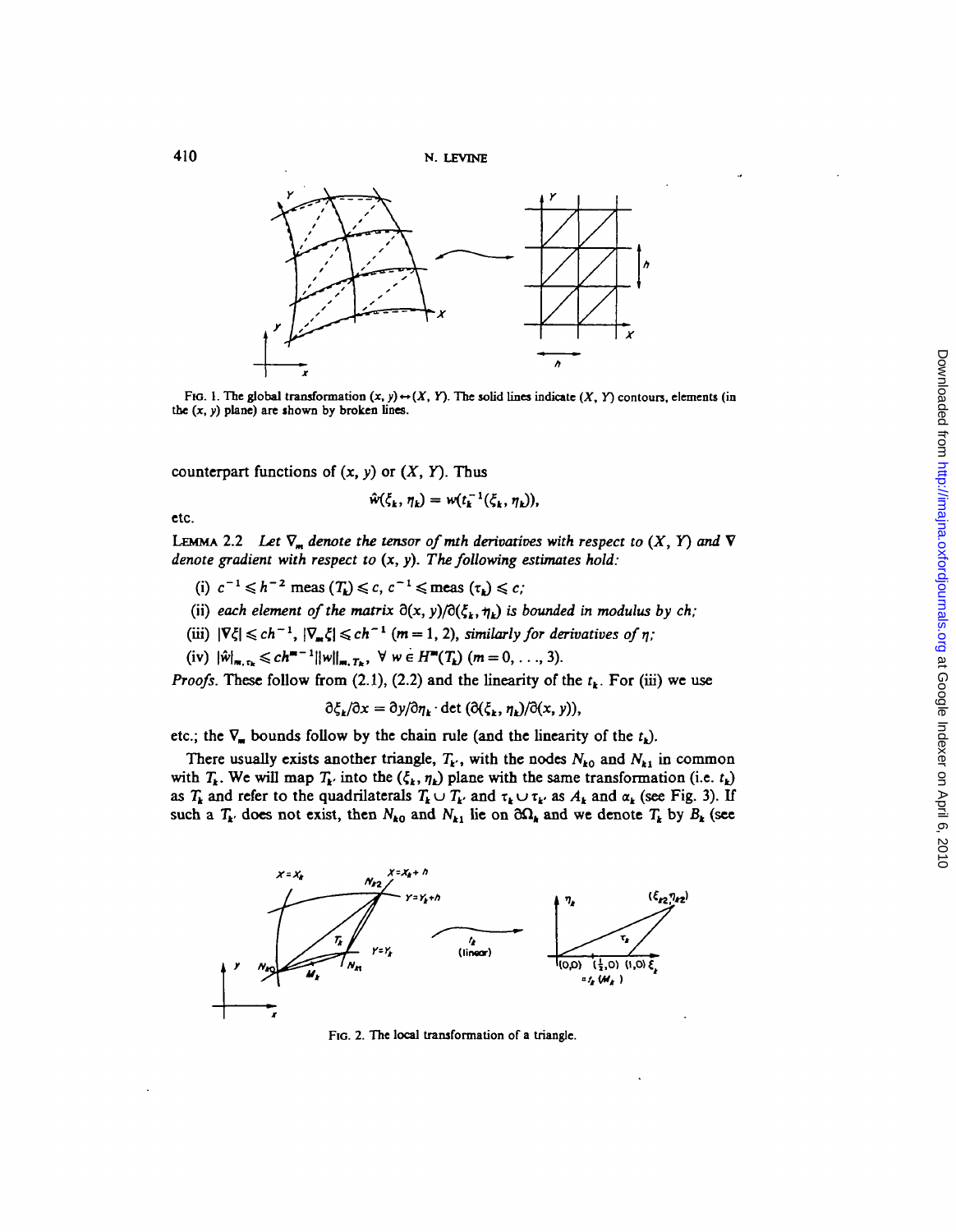

Fig. 3. The transformation of a triangle pair  $A \rightarrow \alpha$ . The midpoints of the diagonals of  $\alpha$  are at  $(\frac{1}{2}, 0)$ and  $(\frac{1}{2}(\xi_{+} + \xi_{-}), \frac{1}{2}(\eta_{+} + \eta_{-}))$ ; their separation is  $O(h)$ .

Fig. 4). In other words we have the decompositions

$$
\Omega_{k} = \bigcup_{k=1}^{K} T_{k} = \left(\bigcup_{k=1}^{K_{k}} A_{k}\right) \bigcup \left(\bigcup_{k=1}^{K_{k}} B_{k}\right).
$$

In each  $T_k$ ,  $A_k$  or  $B_k$ , we refer to the midpoint of the edge  $N_{k0}N_{k1}$  as  $M_k$  (i.e.  $M_k$  is the point  $t_k^{-1}(\frac{1}{2}, 0)$ ). (See Fig. 2.)

We now show that each  $\alpha_k$  is close to a parallelogram, in the sense that the midpoints of its diagonals have separation  $\leq c h$ . This lemma is the link between the triangulation conditions and the superconvergence results that follow.

LEMMA 2.3 Let  $k \leqslant K_A$  be fixed (for convenience we drop the subscript k) and *consider the quadrilateral*  $\alpha_k$  *with vertices labelled as in Fig.* 3. Then

$$
|\xi_+ + \xi_- - 1| \leq c h \quad \text{and} \quad |\eta_+ + \eta_-| \leq c h.
$$

*Proof.* We can view  $\xi_k$  as a twice differentiable (i.e.  $W^2_{\infty}$ ) function of  $(X, Y)$  and consider the functional

$$
\xi(X_k+h, Y_k+h)+\xi(X_k, Y_k-h)-\xi(X_k+h, Y_k)-\xi(X_k, Y_k).
$$

This vanishes for linear  $\xi_k$  and so the first bound follows from Lemma 2.1 (or Taylor's theorem!) and Lemma 2.2; the second is derived identically.

#### **3. Recovering the Gradient from the Interpolant**

**We** are now in a position to define interpolation on the mesh and derive some error bounds. Let  $S^k(\Omega) \subset H^1(\Omega)$  be the space of continuous piecewise linears on the triangulation of  $\Omega_h$ . Let u be any function satisfying  $u \in H^3(\Omega_h)$  (so that u and Vu



FIG. 4. A boundary triangle  $B_k$ . The arrow gives the direction of  $\partial/\partial \xi_k$ .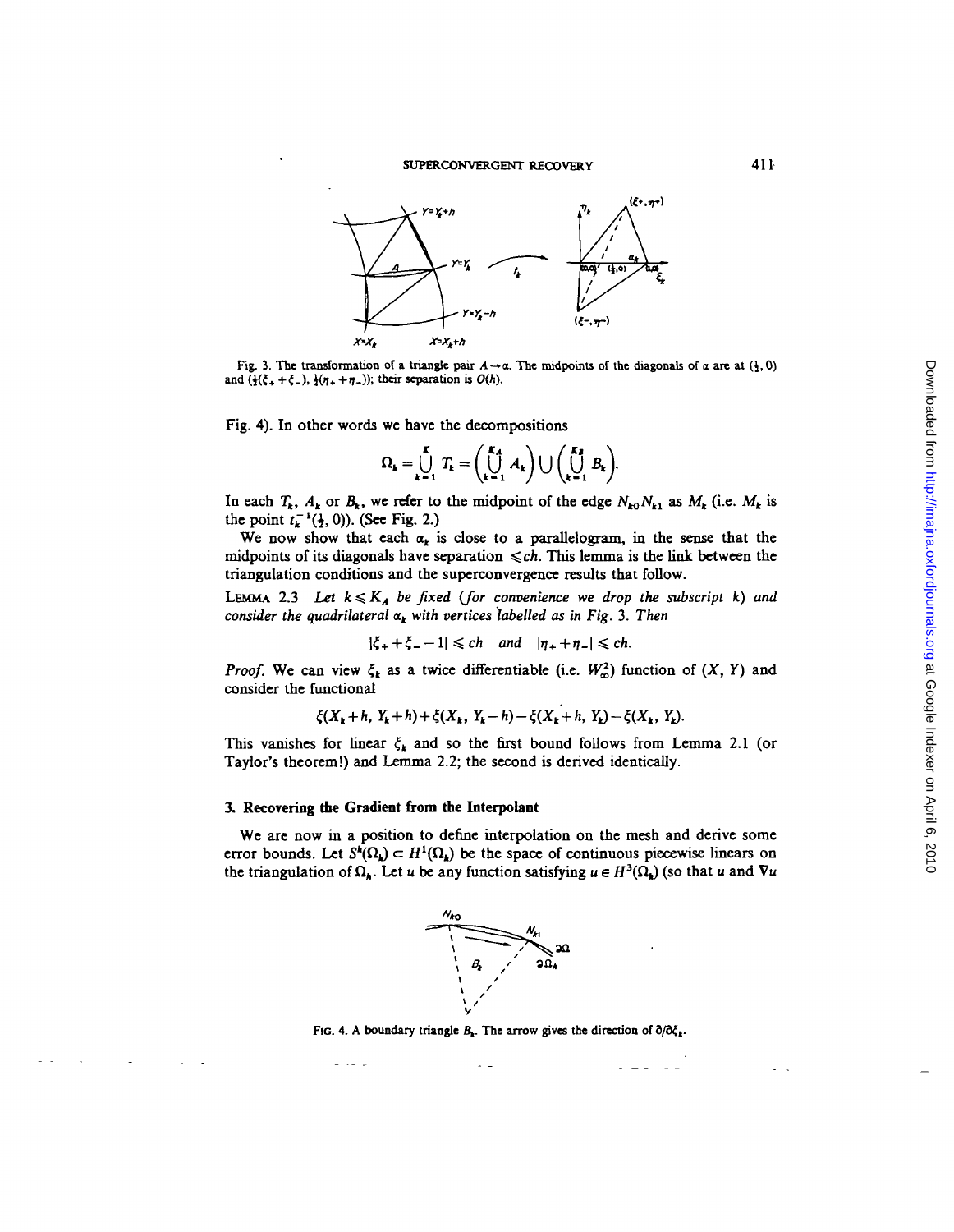are defined everywhere in  $\Omega_{k}$ ). Let  $u_{i} \in S^{k}(\Omega_{k})$  interpolate the values of *u* at all the nodes of  $\Omega_k$ . It is well known that  $|\nabla(u_i - u)| = O(h)$ ; since u can (just) fail to be in  $W_{\infty}^2$  the result takes this form.

**LEMMA** 3.1 Let Q be a point in  $T_k$  and let  $[\cdot]_Q$  stand for point sampling at Q. Then

$$
|\left[\nabla(u_I-u)\right]_Q|\leq c||u||_{3,T_k}.
$$

*Proof.* Let  $F(u) = [V(u_1 - u)]_Q$  and  $\hat{F}(\hat{u})$  be the corresponding functional-pair on  $H^3(\tau_k)$ . When u is linear on  $T_k$ ,  $u_l = u$  and so by Lemma 2.2, the Sobolev lemma and Lemm a 2.1 ,

$$
|F(u)| \leq c h^{-1} |\hat{F}(\hat{u})| \leq c h^{-1} |\hat{u}|_{W^2_{t+}}(\tau_k)
$$

for any fixed  $\varepsilon > 0$ . By the Sobolev lemma again,

$$
|\mathbf{F}(u)| \leq c h^{-1} (|\hat{u}|_{2, \tau_{k}} + |\hat{u}|_{3, \tau_{k}});
$$

th e resul t no w follow s fro m Lemm a 2.2 .

Although we use this lemma later, our aim in this section is to suppose we know  $u_I$  and obtain from it values of  $\nabla u$ , correct to  $O(h^2)$ . To estimate both components of this gradient at a single point, we will use the recovery scheme introduced in section 1. Note that if  $v \in S^k(\Omega_k)$ , then

$$
\partial \hat{v}/\partial \xi_k \text{ is constant over } \alpha_k; \tag{3.1}
$$

this is a constant multiple of the derivative of  $v$  in the direction of the edge common to elements  $T_k$  and  $T_{k'}$ . So, for this component of the gradient, our scheme is equivalent to point sampling at  $M_k$ , the midpoint of this shared edge.

For each  $A_k$ , we define the recovery operator  $D_k$  on  $S^h(\Omega_k)$  by

$$
\mathbf{D}_{\mathbf{k}}(v) = \frac{1}{2} ([\nabla v]_{T_{\mathbf{k}}} + [\nabla v]_{T_{\mathbf{k}}}). \tag{3.2}
$$

**LEMMA** 3.2 Let  $k \leq K_A$  be fixed (for convenience we drop the subscript k). Then

$$
|\mathbf{D} u_I - [\nabla u]_M| \leq c h ||u||_{3,A}.
$$

*Proof.* Let  $F_1(u)$  and  $F_2(u)$  be the tangential  $(\xi)$  and normal  $(\eta)$  components, respectively, of the recovery error  $Du_I - [\nabla u]_M$ . Then

$$
\hat{F}_1(\hat{u}) = [\partial \hat{u}_I/\partial \xi]_{\alpha} - [\partial \hat{u}/\partial \xi]_{(\frac{1}{2},0)}
$$

an d

$$
\hat{F}_2(\hat{u}) = \frac{1}{2} \left( \left[ \partial \hat{u}_I / \partial \eta \right]_{\tau+} + \left[ \partial \hat{u}_I / \partial \eta \right]_{\tau-} \right) - \left[ \partial \hat{u} / \partial \eta \right]_{(+,0)},
$$

where  $\tau_+$ ,  $\tau_-$  are the triangles above and below the  $\xi$ -axis which comprise  $\alpha$  (with vertices labelled as in Fig. 3).

Now , if

if 
$$
\hat{u} = \xi^2
$$
 in  $\alpha$ , then  $\hat{u}_I = \xi + \eta(\xi_{\pm}^2 - \xi_{\pm})/\eta_{\pm}$  in  $\tau_{\pm}$ ;  
\nif  $\hat{u} = \xi \eta$  in  $\alpha$ , then  $\hat{u}_I = \eta \xi_{\pm}$  in  $\tau_{\pm}$ ;  
\n $\hat{u} = \eta^2$  in  $\alpha$ , then  $\hat{u}_I = \eta \eta_{\pm}$  in  $\tau_{\pm}$ . (3.3)

Also,  $\hat{u}_I = \hat{u}$  for all linear  $\hat{u}$  on  $\alpha$ . So, without reference to the mesh geometry,  $\hat{F}_1$ vanishes for a basis of quadratics on  $\alpha$  (and hence for all quadratics). Therefore, by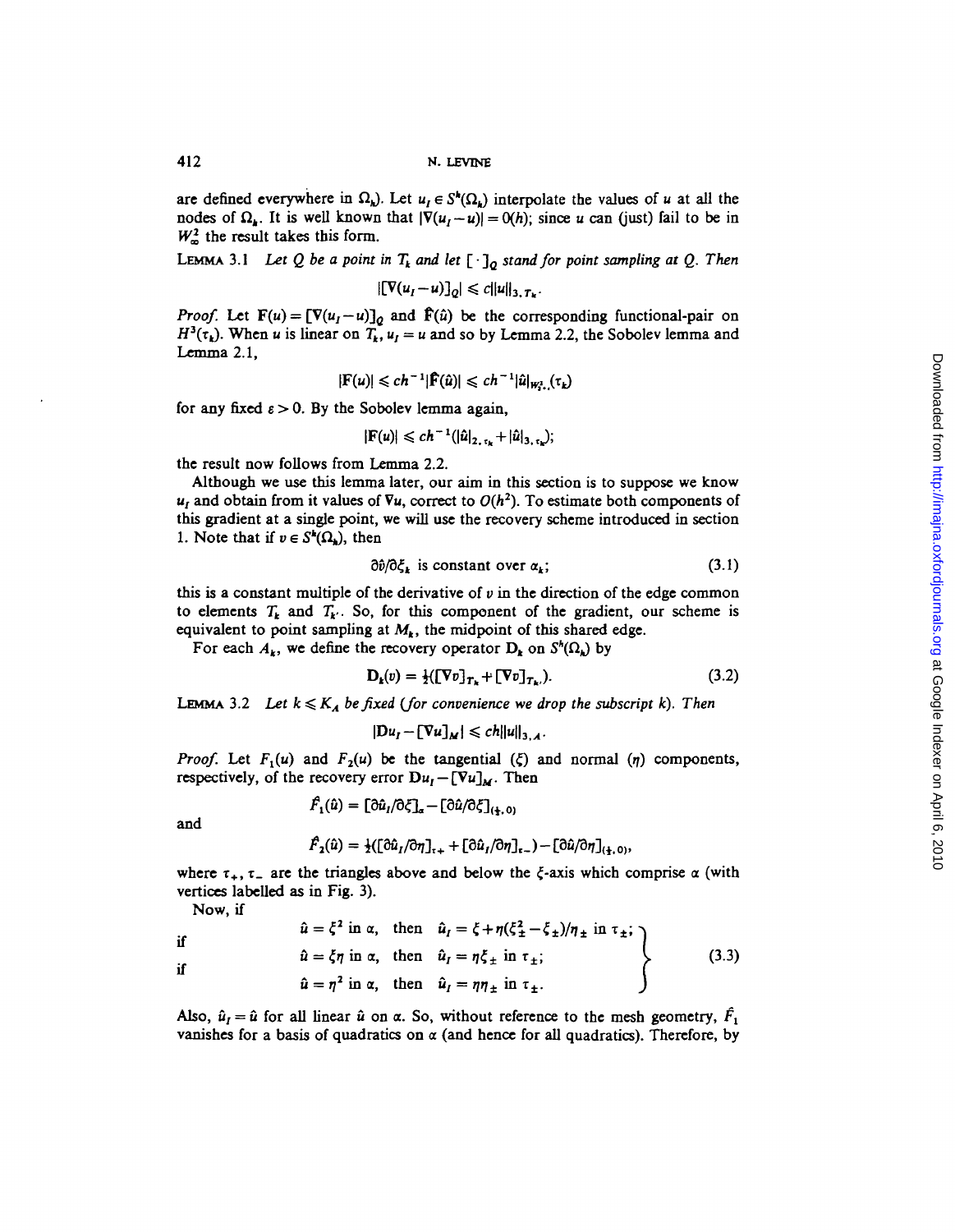the Sobolev lemma and Lemma 2.1,

$$
|\hat{F}_1(\hat{u})| \leqslant c|\hat{u}|_{3,\alpha}.\tag{3.4}
$$

Unfortunately  $F_2$  is less easy to bound. From (3.3) we have

$$
\hat{F}_2(\xi^2) = \frac{1}{2}((\xi^2 - \xi +)/\eta + (\xi^2 - \xi -)/\eta -),
$$
\n
$$
= \frac{1}{2}(\xi + \xi - 1)(\xi + \xi - 1)/\eta + 1 + \frac{1}{2}(\eta + \eta - \xi - (\xi - 1)/\eta + \eta - \xi - (\xi - 1)/\eta + \eta - \xi - (\xi - 1)/\eta + \eta - \xi - (\xi - 1)/\eta + \eta - \xi - (\xi - 1)/\eta + \eta - \xi - (\xi - 1)/\eta + \eta - \xi - (\xi - 1)/\eta + \eta - \xi - (\xi - 1)/\eta + \eta - \xi - (\xi - 1)/\eta + \eta - \xi - (\xi - 1)/\eta + \eta - \xi - (\xi - 1)/\eta + \eta - \xi - (\xi - 1)/\eta + \eta - \xi - (\xi - 1)/\eta + \eta - (\xi - 1)/\eta + \eta - (\xi - 1)/\eta + \eta - (\xi - 1)/\eta + \eta - (\xi - 1)/\eta + \eta - (\xi - 1)/\eta + \eta - (\xi - 1)/\eta + \eta - (\xi - 1)/\eta + \eta - (\xi - 1)/\eta + \eta - (\xi - 1)/\eta + \eta - (\xi - 1)/\eta + \eta - (\xi - 1)/\eta + \eta - (\xi - 1)/\eta + \eta - (\xi - 1)/\eta + \eta - (\xi - 1)/\eta + \eta - (\xi - 1)/\eta + \eta - (\xi - 1)/\eta + \eta - (\xi - 1)/\eta + \eta - (\xi - 1)/\eta + \eta - (\xi - 1)/\eta + \eta - (\xi - 1)/\eta + \eta - (\xi - 1)/\eta + \eta - (\xi - 1)/\eta + \eta - (\xi - 1)/\eta + \eta - (\xi - 1)/\eta + \eta - (\xi - 1)/\eta + \eta - (\xi - 1)/\eta + \eta - (\xi - 1)/\eta + \eta - (\xi - 1)/\eta + \eta - (\xi - 1)/\eta + \eta - (\xi - 1)/\eta + \eta - (\xi - 1)/\eta + \eta - (\xi - 1)/\eta + \eta - (\xi - 1)/\eta + \eta - (\xi - 1)/\eta + \eta - (\xi - 1)/\eta + \eta - (\xi - 1)/\eta + \eta - (\xi - 1)/\eta + \eta - (\xi - 1)/\eta + \eta - (\xi - 1)/\eta +
$$

and

If a (or equivalently *A)* were a parallelogram, then *P2* would vanish for quadratic *u* and be bounded exactly as  $F_1$ . However,  $\alpha$  is only close to a parallelogram and  $F_2$  is as a result only close to a functional— $f_2(\hat{u}-\hat{R}\hat{u})$  below—which vanishes for quadratic  $\hat{u}$ .

To be precise, let  $\hat{R}$  be the projection given by

$$
\hat{R}\hat{u} = \frac{1}{2m(\alpha)} \cdot \left(\xi^2 \iint_{\alpha} \frac{\partial^2 \hat{u}}{\partial \xi^2} + 2\xi \eta \iint_{\alpha} \frac{\partial^2 \hat{u}}{\partial \xi \partial \eta} + \eta^2 \iint_{\alpha} \frac{\partial^2 \hat{u}}{\partial \eta^2} \right),
$$
(3.6)

where  $m(\alpha)$  is the measure of  $\alpha$ . Then, by Lemmas 2.2 and 2.3, (2.2) and (3.5),

$$
|F_2(\hat{R}\hat{u})| \leq \frac{c}{m(\alpha)} \cdot \left( |F_2(\xi^2)| \cdot \left| \iiint_{\alpha} \frac{\partial^2 \hat{u}}{\partial \xi^2} \right| + |F_2(\xi \eta)| \cdot \left| \iiint_{\alpha} \frac{\partial^2 \hat{u}}{\partial \xi \partial \eta} \right| + \left| F_2(\eta^2)| \cdot \left| \iiint_{\alpha} \frac{\partial^2 \hat{u}}{\partial \eta^2} \right| \right)
$$
  
  $\leq c h |\hat{u}|_{2,\alpha}.$  (3.7)

Also, by the Sobolev lemma and (3.7),

$$
|\hat{F}_2(\hat{u} - \hat{R}\hat{u})| \le |\hat{F}_2(\hat{u})| + |\hat{F}_2(\hat{R}\hat{u})|
$$
  
\n
$$
\le c(||\hat{u}||_{3,\alpha} + h|\hat{u}|_{2,\alpha})
$$
  
\n
$$
\le c||\hat{u}||_{3,\alpha}.
$$
\n(3.8)

But if  $\hat{u}$  is linear,  $\hat{R}\hat{u} = 0$  and  $\hat{u}_I = \hat{u}$  (so that  $\hat{F}_2(\hat{u} - \hat{R}\hat{u}) = 0$ ); if  $\hat{u}$  is one of  $\xi^2$ ,  $\xi \eta$ ,  $\eta^2$ , then  $\hat{R} \hat{u} = \hat{u}$  and so this functional vanishes for all quadratic  $\hat{u}$ .

Thus by (3.8) and Lemma 2.1

whence by (3.7)

$$
|\hat{F}_2(\hat{u} - \hat{R}\hat{u})| \leq c|\hat{u}|_{3,\alpha},
$$
  

$$
|\hat{F}_2(\hat{u})| \leq c(|\hat{u}|_{3,\alpha} + h|\hat{u}|_{2,\alpha}).
$$
 (3.9)

Finally, (3.4), (3.9) and Lemma 2.2 give

$$
|Du_I - [\nabla u]_M| \le ch^{-1}(|\hat{F}_1(\hat{u})| + |\hat{F}_2(\hat{u})|)
$$
  
\n
$$
\le ch^{-1}|\hat{u}|_{3,a} + |\hat{u}|_{2,a}
$$
  
\n
$$
\le ch||u||_{3,A} \text{ as desired.}
$$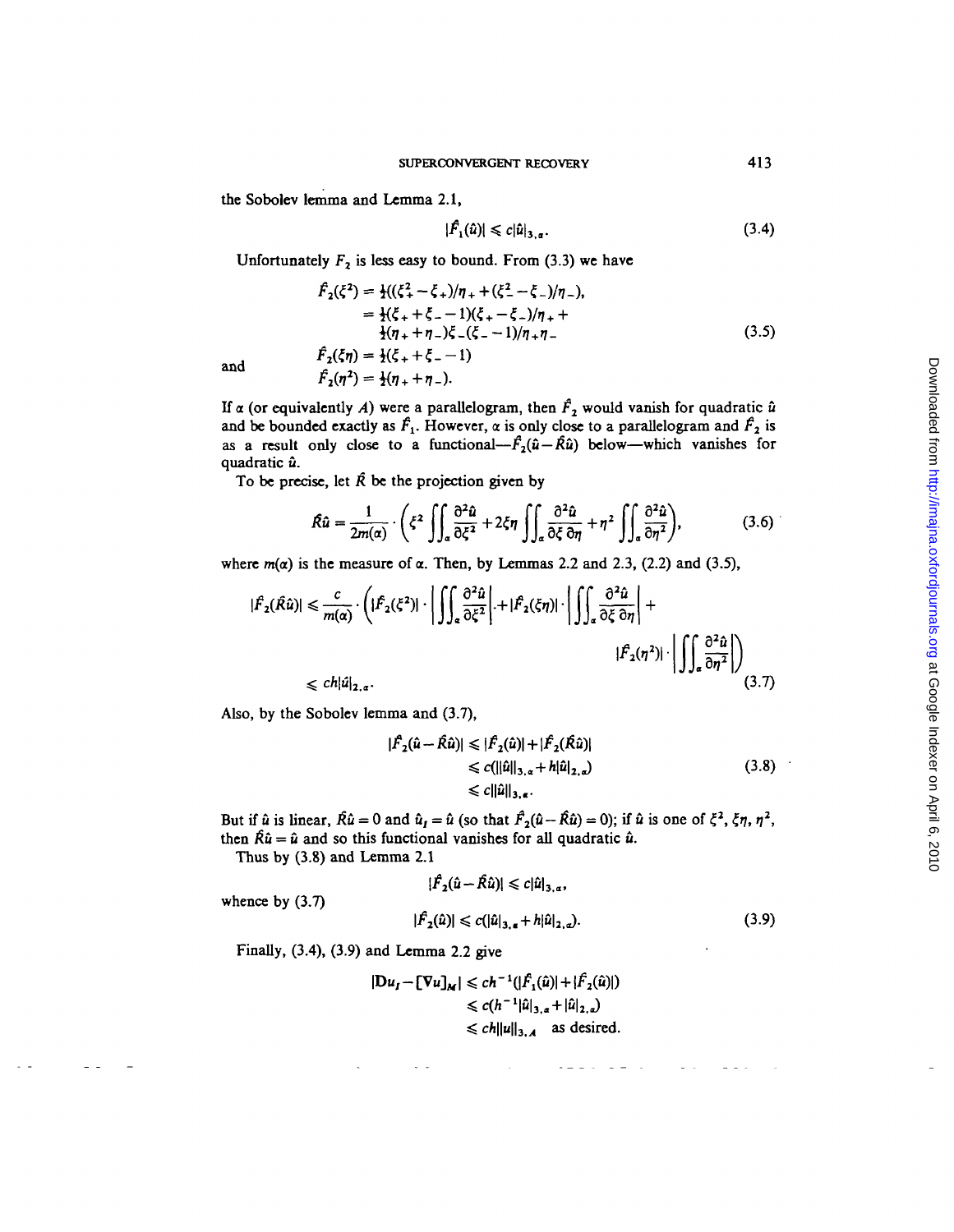We now turn to the central question of this paper. Given  $u_h \in S^{\lambda}(\Omega_h)$  (a finite element approximation to an unknown function  $u$ ), how do we estimate  $\nabla u$ ? The answer is that since  $\nabla(u_k - u_l)$  is constant over each element, we should use the same recovery procedure with  $u_k$  as with  $u_l$ .

THEOREM 3.1 Let  $u \in H^3(\Omega_k)$ ,  $u_I \in S^h(\Omega_k)$  and  $D_k$   $(k = 1, ..., K_A)$  be as above and let *u*<sub>*k*</sub> *be any member of*  $S^k(\Omega_h)$ *. Then* 

$$
h\left(\sum_{k=1}^K |D_k u_h - [\nabla u]_{M_k}|^2\right)^{\frac{1}{2}} \leqslant c(|u_I - u_h|_{1,\Omega_h} + h^2||u||_{3,\Omega_h}).
$$

Remark. Although this result only bounds recovered derivatives on element edges between nodes with the same Y co-ordinate (see Fig. 3), it is clear that edges linking nodes with the same value of  $X$  (or  $Y-X$ ) can be included in the average. So Theorem 3.1 states that the mean-square average error of the recovered gradient over all internal edges is bounded by  $|u_1 - u_{\bf k}|_{1,\Omega_{\bf k}} + O(h^2)$ . (The average can also include tangential derivatives at midpoints of edges on  $\partial\Omega_k$ .) This comment also applies to Theorems 4.1 and 5.2 below.

Proof. (Zlámal, 1977, has proved a similar result.)

By Lemma 2.2 the operators  $D_k$  are bounded thus:

$$
|\mathbf{D}_{\mathbf{k}}(v)| \leqslant ch^{-1}|v|_{1,A_{\mathbf{k}}}, \quad \forall v \in S^{\mathbf{k}}.
$$

Squarin g an d summing ,

$$
\sum_{k} |D_k(v)|^2 \leq c h^{-2} \sum_{k} |v|_{1, A_k}^2 \leq c h^{-2} |v|_{1, \Omega_k}^2, \quad \forall \ v \in S^h.
$$

Squarin g an d summin g th e resul t of Lemm a 3.2 ,

$$
\sum_{k}|\mathbf{D}_{k}u_{I}-[\nabla u]_{M_{k}}|^{2}\leqslant ch^{2}||u||_{3,\Omega_{h}}^{2}.
$$

Then, setting  $v = u_k - u_l$  in the above,

$$
\sum_{k} |D_{k} u_{k} - [\nabla u]_{M_{k}}|^{2} \leq c h^{-2} |u_{I} - u_{h}|_{1,\Omega_{h}}^{2} + ch^{2} ||u||_{3,\Omega_{h}}^{2},
$$

whence the result as required.

# 4 . Th e Finite-elemen t Approximatio n an d Numerica l Quadratur e

From now on, we take *u* to be the (unknown) solution to the model problem:

where  
\n
$$
Lu = f \text{ in } \Omega, \quad u = g \text{ on } \partial \Omega
$$
\n
$$
Lu = -\frac{\partial}{\partial x} \left( a_{11} \frac{\partial u}{\partial x} + a_{12} \frac{\partial u}{\partial y} \right) - \frac{\partial}{\partial y} \left( a_{21} \frac{\partial u}{\partial x} + a_{22} \frac{\partial u}{\partial y} \right)
$$
\n(4.1)

satisfies the classical ellipticity condition and  $a_{12} = a_{21}$ . (We could add the term  $a_0 u$ —with  $a_0 \ge 0$ ,  $a_0 \in H^2(\Omega)$ —to L with a straightforward supplementary analysis.) The goal of the next two sections is to apply Theorem 3.1 to a finite element approximation  $u_k$  to *u* by showing that  $|u_l - u_k|_{1, \Omega_k} = O(h^2)$ .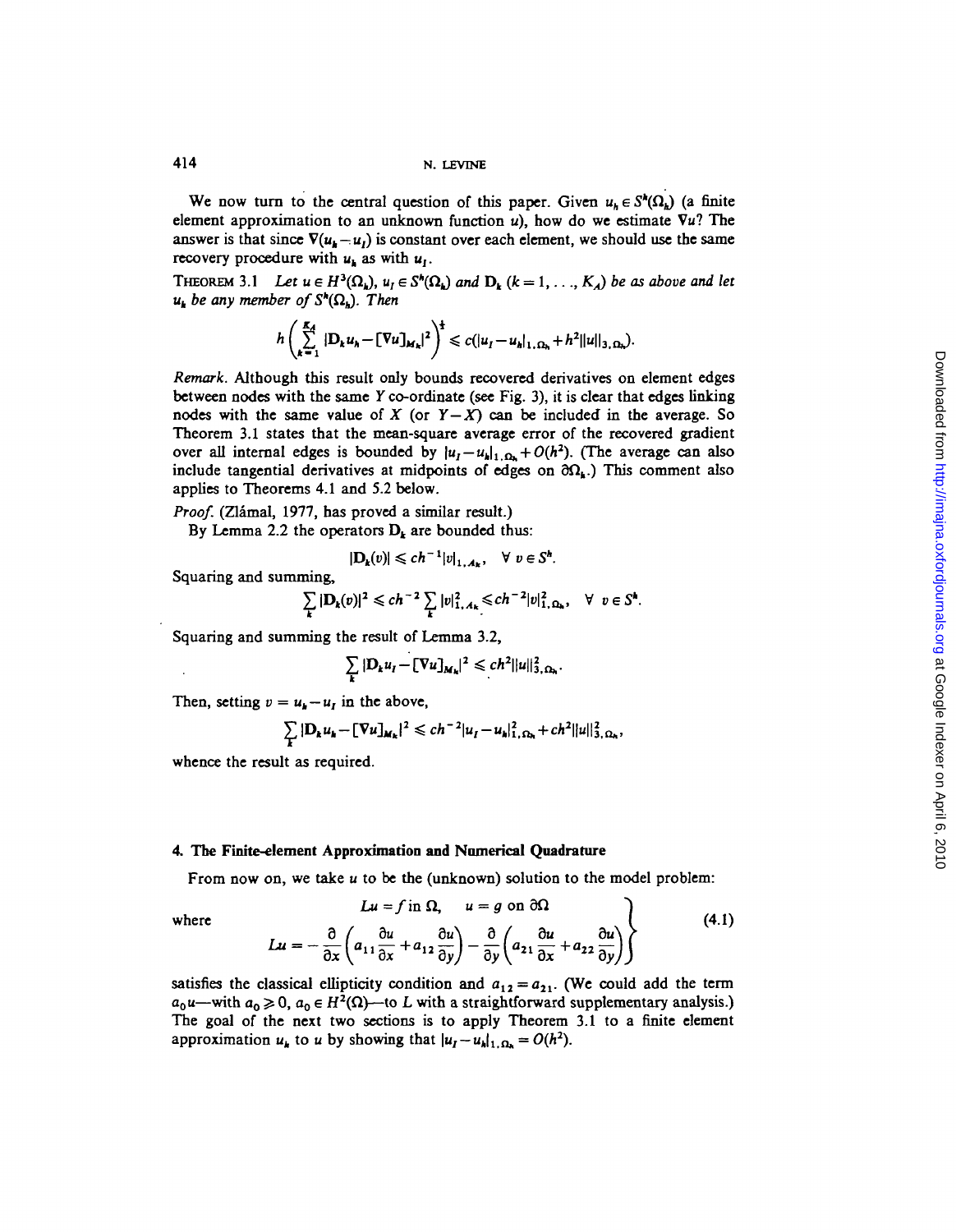We associate with (4.1) the bilinear form on [

$$
a_{\Omega}(w, v) = \iint_{\Omega} \left( a_{11} \frac{\partial w}{\partial x} \frac{\partial v}{\partial x} + a_{12} \left( \frac{\partial w}{\partial x} \frac{\partial v}{\partial y} + \frac{\partial w}{\partial y} \frac{\partial v}{\partial x} \right) + a_{22} \frac{\partial w}{\partial y} \frac{\partial v}{\partial y} \right) dx \, dy. \tag{4.2}
$$

We will also use the inner product

$$
(\mathbf{w}, v)_{\Omega} = \iint_{\Omega} wv \, dx \, dy. \tag{4.3}
$$

**5**

Let  $H^1_E(\Omega) \subset H^1(\Omega)$  be the set whose members satisfy the condition  $w = g$  on  $\partial$ similarly, let  $w = 0$  on  $\partial \Omega$  for all  $w \in H_0^1(\Omega)$ . Then the weak solution of (4.1) is a function  $u \in H^1_E(\Omega)$  satisfying

$$
a_{\Omega}(u, v) = (f, v)_{\Omega}, \quad \forall \ v \in H_0^1(\Omega); \tag{4.4}
$$

in fact we require the additional smoothness

$$
u \in H_{\mathcal{E}}^{1}(\Omega) \cap H^{3}(\Omega),
$$
  
\n
$$
a_{ij} \in W_{2+\epsilon}^{2}(\Omega) \quad (i, j = 1, 2) \text{ for some } \epsilon > 0
$$
  
\n
$$
f \in H^{2}(\Omega).
$$
\n(4.5)

an d

Now, the finite element approximation  $u_k$  which we introduce below is defined on  $\Omega_k$ , which is not necessarily contained in  $\Omega$ . Although  $u_k$  is computed using values of functions on  $\Omega$ , it will simplify our analysis to extend these functions to  $\Omega_{\mathbf{k}}$ . Indeed, since  $\Omega$  has the strong cone property we can use Calderon's theorem (Calderon, 1961, Theorem 12 or Babich, 1953) to give extensions of *u* and  $a_{ij}$  (*i*, *j* = 1, 2) in the Sobolev spaces of (4.5) (to  $\mathbb{R}^2$  as opposed to  $\Omega$ ). The restriction back to  $\Omega$  of the extension operator yields the identity and so we can use a single symbol for a function and its extension. We have

$$
||u||_{3,\Omega_h} \le c||u||_{3,\Omega} \quad \text{and} \quad ||a_{ij}||_{W^2_{2+\delta}(\Omega_h)} \le c, \quad (i,j=1,2). \tag{4.6}
$$

We extend  $f$  as follows:

$$
f = Lu \in H^{1}(\Omega_{k}) \cap H^{2}(\Omega), \qquad (4.7)
$$

where  $L$  is the operator of  $(4.1)$  and  $u$  and the coefficients of  $L$  are extended as above . The n b y Green' s theorem ,

$$
a_{\Omega_h}(u, v) = (f, v)_{\Omega_h}, \quad \forall \ v \in H_0^1(\Omega_h), \tag{4.8}
$$

where  $a_{\Omega_{k}}(\cdot, \cdot)$  and  $(\cdot, \cdot)_{\Omega_{k}}$  correspond to the forms (4.2) and (4.3) with integration over Ω<sub>k</sub>.

In all practical computations,  $a_{\Omega_h}(\cdot, \cdot)$  and  $(\cdot, \cdot)_{\Omega_h}$  will be evaluated by numerical quadrature. The centroid rule is sufficient for our purposes; its use is denoted thus:  $a_{\Omega_h}^*(\cdot, \cdot), (\cdot, \cdot)_{\Omega_h}^*$ . (Our results can be modified to apply to any other rule, provided it integrates linear functions exactly in each element.)

If  $h$  is sufficiently small, the ellipticity of  $L$  is passed onto its extension so that (Ciarlet , 1978 , Theore m 4.1.2 )

$$
|v|_{1,\Omega_h}^2 \leqslant ca_{\Omega_h}^*(v,v), \quad \forall \ v \in S^h. \tag{4.9}
$$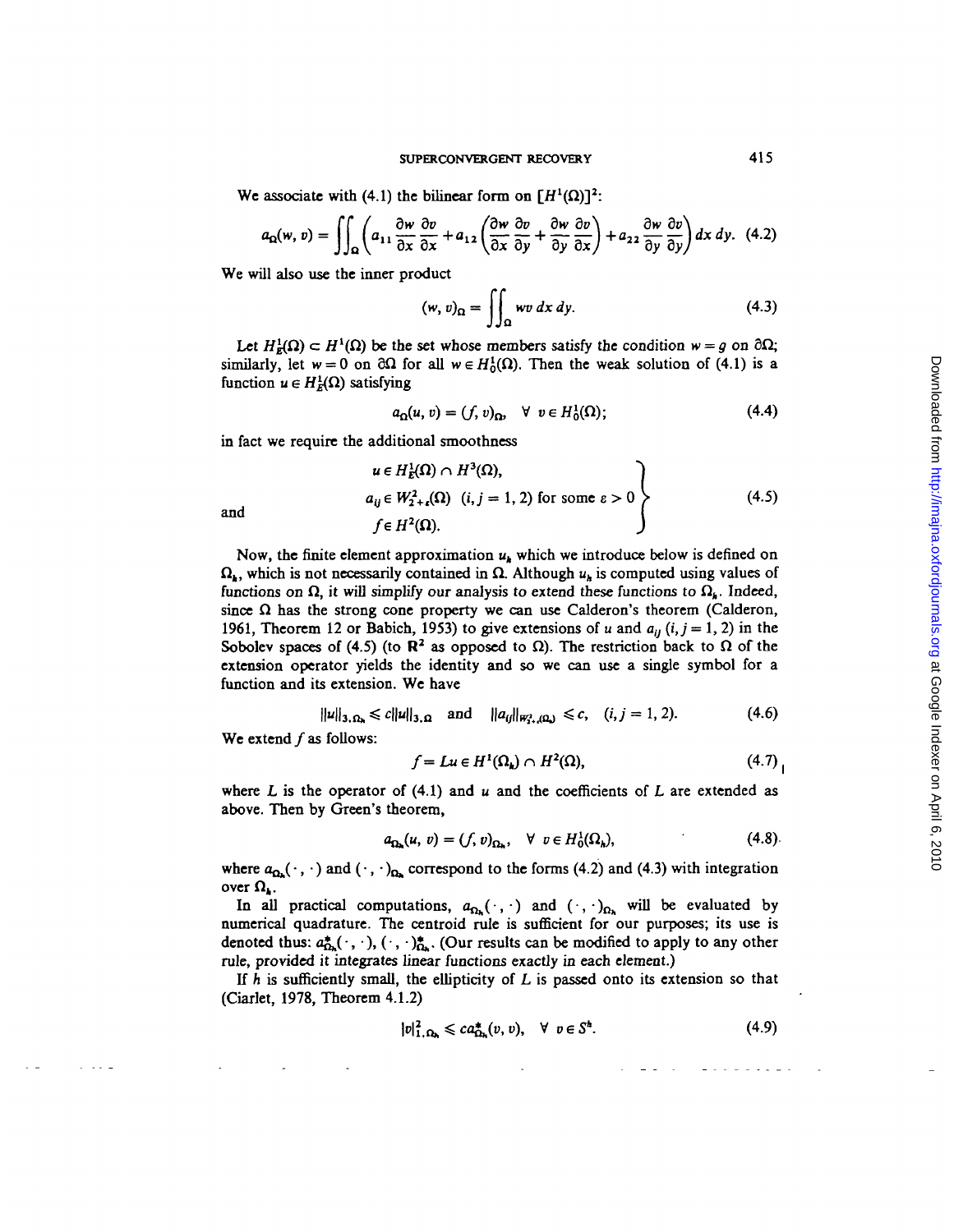This discrete coercivity condition implies the existence and uniqueness of the finite elemen t approximatio n whic h we no w define .

Let  $S_E^h(\Omega_k)$  be the subset of  $S^h(\Omega_k)$  whose members interpolate nodal values of g on the boundary  $\partial\Omega_h$ ; similarly, let  $v = 0$  on  $\partial\Omega_h$  for all  $v \in S_0^h(\Omega_h)$ . [Note that but  $S_0^h(\Omega_h) \subset H_0^1(\Omega_h)$ .] We define  $u_h \in S_E^h(\Omega_h)$  by

$$
a_{\Omega_h}^*(u_h, v) = (f, v)_{\Omega_h}^*, \quad \forall \ v \in S_0^h(\Omega_h). \tag{4.10}
$$

Also let  $u_I \in S^k_E(\Omega)$  interpolate the values of u at all the nodes of  $\Omega_h$ . (This corresponds to the  $u_i$  of Section 3, except that  $u_i$ , and therefore  $u_i$ , are no longer "known" functions.)

Contributions to  $|u_I - u_h|_{1,\Omega_h}$  come from a variety of sources; we examine in this section the error due to numerical quadrature. Note that the mesh geometry, i.e. Lemma 2.3, plays no further part until Lemma 5.3.

We expand the numerical approximation to  $\iint_{\Omega_h} w \, dx \, dy$  in the form  $\sum^{\kappa}_{k=1} [w]_{G_k} \cdot m(T_k)$ , where  $G_k$  and  $m(T_k)$  are the centroid and measure of element  $T_k$ . W e defin e th e loca l erro r functional ove r *T<sup>k</sup> :*

$$
E_k(w) = \iint_{T_k} w \, dx \, dy - [w]_{G_k} \cdot m(T_k).
$$

LEMMA 4. 1 *Let k be fixed {again we drop the subscript). Then*

(i  $|E(w)| \le c h^3 ||w||_{2,T}, \quad \forall \ w \in H^2(\Omega_h);$ 

$$
\text{(ii)} \qquad |E(w)| \leqslant ch^2(||w||_{1,T} + ||w||_{2,T\cap\Omega}), \quad \forall \ w \in H^1(\Omega_k) \cap H^2(\Omega).
$$

Proof. By (2.2) and Lemma 2.2,

$$
|E(w)| \leq c h^2 |\hat{E}(\hat{w})|.
$$
 (4.11)

Since the quadrature scheme is exact for linears, (i) follows immediately from (4.11) and Lemmas 2.1 and 2.2. For (ii) we proceed with caution, for  $|\hat{E}(\hat{w})|$  is not bounded by  $\|\hat{w}\|_{1,t}$ . We recall that  $T \cap \Omega$  contains an open disc which itself contains the centroid G and whose image,  $\tau_*$  say, in the  $(\xi, \eta)$ -plane has measure  $\geq c$  (by (2.2)).

As in Lemma 3.2, we introduce a projection operator:

$$
\hat{R}\hat{w} = \begin{cases} \text{meas } (\tau_*)^{-1} \int_{\tau_*} \hat{w} \, d\zeta \, d\eta & \text{in } \tau_* \\ \hat{w} & \text{in } \tau \setminus \tau_* \end{cases}
$$

The n

$$
\hat{E}(\hat{R}\hat{w}) = \iint_{\tau} \hat{w} d\zeta d\eta - \frac{\text{meas}(\tau)}{\text{meas}(\tau_*)} \iint_{\tau_*} \hat{w} d\zeta d\eta;
$$

this is bounded in  $H^1(\tau)$  and vanishes for  $\hat{w}$  constant on  $\tau$ . Therefore by the Sobolev lemm a an d Lemm a 2.1 ,

$$
|\hat{E}(\hat{R}\hat{w})| \leqslant c|\hat{w}|_{1,\tau}.
$$

The remainder,  $\hat{E}(\hat{w} - \hat{R}\hat{w})$  is bounded in  $W^1_{2+\epsilon}(\tau_*)$  for fixed  $\epsilon > 0$ ; it vanishes for  $\hat{w}$ constant on  $\tau_*$  and is thus bounded by  $c(|\hat{w}|_{1,\tau_*} + |\hat{w}|_{2,\tau_*})$ . (This is similar to the proof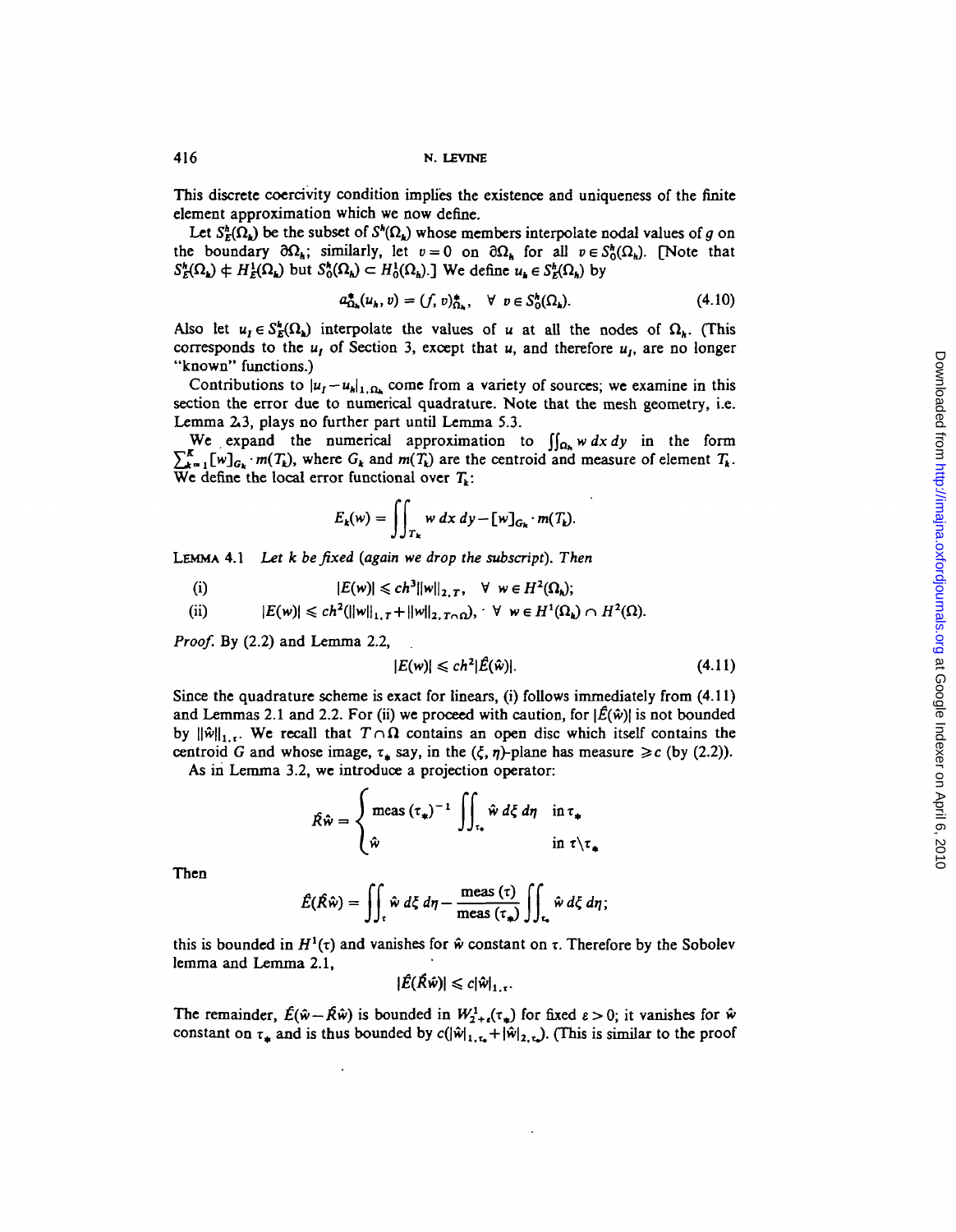of Lemma 3.1.) So

$$
|\hat{E}(\hat{\mathbf{w}})| \leqslant |\hat{E}(\hat{R}\hat{\mathbf{w}})| + |\hat{E}(\hat{\mathbf{w}} - \hat{R}\hat{\mathbf{w}})| \leqslant c(|\hat{\mathbf{w}}|_{1,\tau} + |\hat{\mathbf{w}}|_{2,\tau})
$$

and (ii) follows from (4.11) and Lemma 2.2.

We apply Lemma 4.1 to give global estimates of the quadrature error LEMMA 4.2 Let  $v \in S^{\mathbf{k}}_0(\Omega_{\mathbf{k}})$ . Then

(i) 
$$
|(f, v)_{\Omega_n} - (f, v)_{\Omega_n}^*| \le c h^2(||f||_{2, \Omega} + ||f||_{1, \Omega_n}) ||v||_{1, \Omega_n};
$$

(ii)  $|a_{\Omega_h}(u, v)-a_{\Omega_h}^*(u, v)| \leqslant ch^2 ||u||_{3, \Omega_h} ||v||_{1, \Omega_h}.$ 

*Proof.* We again employ a projection method. For (i) we write

$$
|(f, v)_{\Omega_k} - (f, v)_{\Omega_k}^*| \leq \sum_{k=1}^K (|E_k(f[v]_{G_k})| + |E_k(f(v-[v]_{G_k}))|).
$$
 (4.12)

To bound the first term when  $T_k$  is wholly contained in  $\Omega$  (so that  $\hat{f} \in H^2(\tau_k)$ ) we note that

$$
\sup_{\mathcal{T}_{\mathbf{k}} } (|v| + |\nabla v|) \leq c h^{-1} ||v||_{1, T_{\mathbf{k}}}, \quad \forall \ v \in S^{\mathbf{k}} \tag{4.13}
$$

and use Lemma 4.1(i) to obtain

$$
|E_{k}(f[v]_{G_{k}})| \leq |E_{k}(f)| \cdot |[v]_{G_{k}}| \leq c h^{2}||f||_{2, T_{k}}||v||_{1, T_{k}}
$$

Alternatively,  $T_k$  is a boundary element and by Lemma 4.1(ii) (recall  $(4.7)$ )

$$
|E_{k}(f[v]_{G_{k}})| \leq c h^{2}(||f||_{1, T_{k}} + ||f||_{2, T_{k} \cap \Omega}) \cdot |[v]_{G_{k}}|.
$$

We cannot use (4.13) here without losing an order of h. But since  $v = 0$  on  $\partial \Omega$ ,

 $|[v]_{G_k}| \le c h^{-1} ||v||_{0,T_k} \le c |v|_{1,T_k}$ 

Therefore, for all *Tk,*

 $\omega$  .  $\omega$ 

 $\sim$   $-$ 

$$
|E_{k}(f[v]_{G_{k}})| \leq c h^{2}(||f||_{1, T_{k}} + ||f||_{2, T_{k} \cap \Omega})||_{1, T_{k}}.
$$

To bound the other term in (4.12) we write  $\gamma_k$  for the centroid of  $\tau_k$  and note that since *v* is linear,  $\hat{E}_k = 0$  when  $\hat{f}$  is a constant on  $\tau_k$ . So by (2.2) and Lemmas 2.1 and 2.2,

$$
|E_{\mathbf{k}}(f(v - [v]_{G_{\mathbf{k}}})) \le ch^2 |\hat{E}_{\mathbf{k}}(\hat{f}(\hat{v} - [\hat{v}]_{\tau_{\mathbf{k}}}))|
$$
  
\n
$$
\le ch^2 \left| \iint_{\tau_{\mathbf{k}}} \hat{f}(\hat{v} - [\hat{v}]_{\tau_{\mathbf{k}}}) \right|
$$
  
\n
$$
\le ch^2 |\hat{f}|_{1, \tau_{\mathbf{k}}} |\hat{v}|_{1, \tau_{\mathbf{k}}}
$$
  
\n
$$
\le ch^2 |f|_{1, \tau_{\mathbf{k}}} ||v||_{1, \tau_{\mathbf{k}}}.
$$

We now obtain (i) from the above estimates and the Cauchy-Schwarz inequality. For (ii) we recall that  $\nabla v$  is constant over each element and write

$$
\left| \iint_{T_{k}} a_{11} \frac{\partial u}{\partial x} \frac{\partial v}{\partial x} - \left[ a_{11} \frac{\partial u}{\partial x} \frac{\partial v}{\partial x} \right]_{G_{k}} \cdot m(T_{k}) \right|
$$
  
 
$$
\leq \left( \left| E_{k} \left( \frac{\partial u}{\partial x} \left[ a_{11} \right]_{G_{k}} \right) \right| + \left| E_{k} \left( \frac{\partial u}{\partial x} \left[ a_{11} - \left[ a_{11} \right]_{G_{k}} \right) \right| \right) \cdot \left| \left[ \frac{\partial v}{\partial x} \right]_{T_{k}} \right|.
$$

 $\sim 10^{11}$  km

 $\sim$   $\sim$   $\sim$ 

 $\omega_{\rm{max}}$  and  $\omega_{\rm{max}}$ 

 $\mathcal{L}^{\mathcal{A}}(\mathcal{A})$  . The set of the  $\mathcal{A}^{\mathcal{A}}(\mathcal{A})$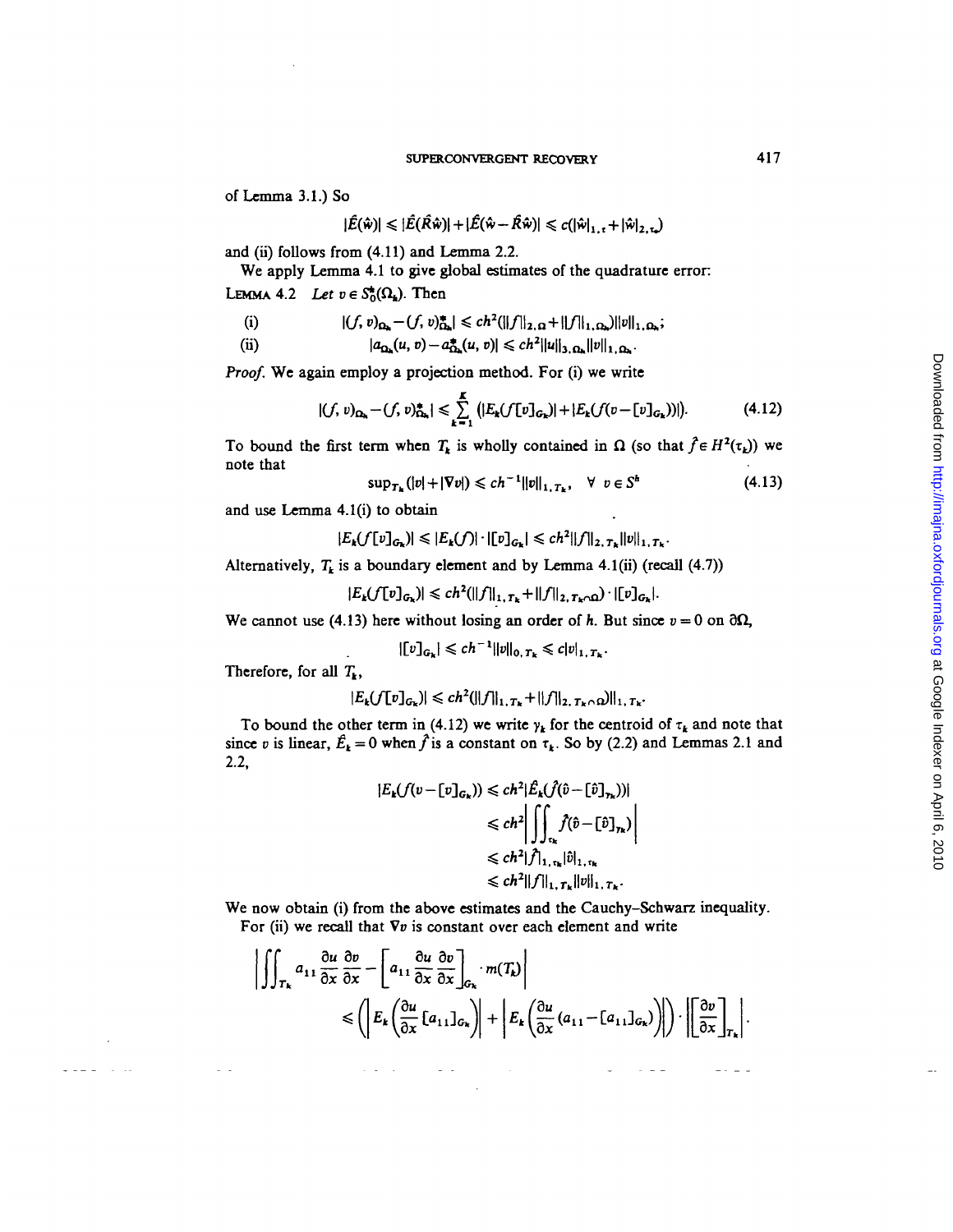**8 N . LEVINE**

We bound the first term directly from Lemma 4.1(i); the bound on the second is similar to the corresponding term in (i) above. We use an identical method for the  $a_{12}$  and  $a_{22}$  terms of  $a_{\Omega}(\cdot, \cdot)$  and Cauchy-Schwarz to sum over the elements  $T_k$ .

We collect the above results:

THEOREM 4.1 Let  $u, u_h, u_I, f$  and  $D_k$   $(k = 1, ..., K_A)$  be as defined above. Then  $h\left(\sum_{k=1}^{K_A}|\mathbf{D}_k u_k - [\nabla u]_{M_k}|^2\right)^{\dagger}$  $c \sup_{\Omega} |a_{\Omega_n}^*(u_I-u,$ 

*Proof.* If  $|u_I - u_h|_{1,\Omega_h} = 0$ , the result follows directly from Theorem 3.1. Otherwise we substitute  $v = u_I - u_k \in S_0^h$  into (4.8)–(4.10). Then, by Lemma 4.2,

$$
|u_{I} - u_{k}|_{1,\Omega_{h}}^{2} \leq c a_{\Omega_{h}}^{*}(u_{I} - u_{h}, v)
$$
  
\n
$$
\leq c(|a_{\Omega_{h}}^{*}(u_{I} - u, v)| + |a_{\Omega_{h}}^{*}(u, v) - a_{\Omega_{h}}(u, v)| + |(f, v)_{\Omega_{h}} - (f, v)_{\Omega_{h}}^{*}|)
$$
  
\n
$$
\leq c|a_{\Omega_{h}}^{*}(u_{I} - u, v)| + ch^{2}(||u||_{1,\Omega_{h}} + ||f||_{2,\Omega} + ||f||_{1,\Omega_{h}})||v||_{1,\Omega_{h}}.
$$

By (4.7),  $||f||_{1,\Omega_h} \le c||u||_{3,\Omega_h}$ ; by Friedrich's inequality  $||v||_{1,\Omega_h} \le c|v|_{1,\Omega_h}$ . So

$$
|u_I - u_k|_{1,\Omega_h} \leq \frac{c|a_{\Omega_h}^*(u_I - u, v)|}{\|v\|_{1,\Omega_h}} + ch^2(||u||_{3,\Omega_h} + ||f||_{2,\Omega}).
$$

The result now follows from Theorem 3.1 and (4.6).

It remains to show that the term  $a^*_{\Omega_h}(u_l - u, v)$  is small enough to justify use of the recovery scheme proposed earlier. We devote the next section to this.

#### **5 .**

This bound was derived independently by Oganesjan & Ruchovec (1969), though only for the case of a fully "uniform" grid (i.e.  $X \equiv x$ ,  $Y \equiv y$ ) and without the application to superconvergence. The result here is similar to Lemma 3.2; the principal difference is that the interpolation error

$$
e = u_I - u
$$

is now averaged over each  $A_k$  instead of in the neighbourhood of each sampling point M<sub>k</sub>. Further complications arise from non-uniformity of the mesh and variability of the coefficients  $a_{ij}$ . These are essentially perturbations to the superconvergence effect and we deal with them first.

We use the notation:

$$
b_{11} = a_{11}X_x + a_{12}X_y, \t b_{12} = a_{11}Y_x + a_{12}Y_y,
$$
  
\n
$$
b_{21} = a_{12}X_x + a_{22}X_y, \t b_{22} = a_{12}Y_x + a_{22}Y_y
$$
  
\n
$$
b = \begin{pmatrix} b_{11} \\ b_{21} \end{pmatrix}.
$$

an d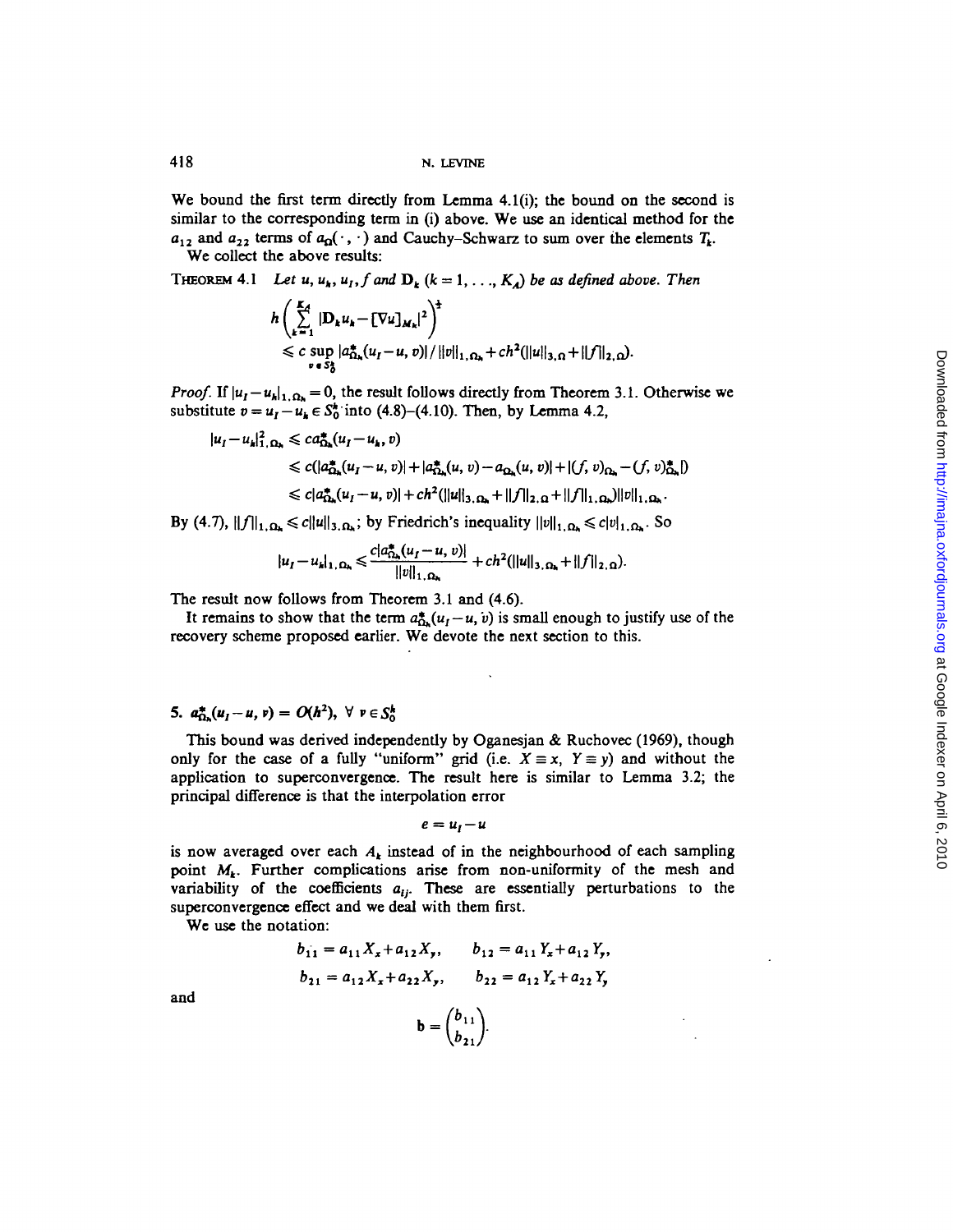By the chain rule,

W

where

$$
a_{0k}^{*}(e, v) = \sum_{k=1}^{K} [w]_{G_k} \cdot m(T_k)
$$
  
=  $\left( \frac{\partial e}{\partial x} b_{11} + \frac{\partial e}{\partial y} b_{21} \right) \frac{\partial v}{\partial X} + \left( \frac{\partial e}{\partial x} b_{12} + \frac{\partial e}{\partial y} b_{22} \right) \frac{\partial v}{\partial Y}.$  (5.1)

We will examine the first term in  $(5.1)$  in detail:

$$
\sum_{k=1}^{K} \left[ \frac{\partial v}{\partial X} \left( \mathbf{b} \cdot \nabla e \right) \right]_{G_k} . m(T_k), \tag{5.2}
$$

considering first the extent to which  $\partial v / \partial X$  differs from the constant  $h^{-1}(\partial \hat{v}/\partial \xi_k)$  in element  $T_k$ . (Recall  $v \in S_0^k(\Omega_k)$ ; see Fig. 3.)

LEMMA 5.1 *Let*

$$
S_1 = \sum_{k=1}^{K} \left( \left[ \frac{\partial v}{\partial X} \right]_{G_k} - h^{-1} \left[ \frac{\partial \hat{v}}{\partial \xi_k} \right]_{\xi_k} \right) \left[ (\mathbf{b} \cdot \nabla e) \right]_{G_k} \cdot m(T_k)
$$

$$
|S_1| \leqslant ch^2 ||u||_{1, \Omega_k} ||v||_{1, \Omega_k}.
$$

*Proof.* Consider a single element *Tk.* (As before we drop the subscript *k.)* In this element,

$$
\frac{\partial \hat{v}}{\partial \xi} = h \frac{\partial v}{\partial X} + \hat{F}(\hat{X}) \frac{\partial v}{\partial X} + \hat{F}(\hat{Y}) \frac{\partial v}{\partial Y},
$$
(5.3)

where

*Then*

$$
\hat{F}(\cdot) = \frac{\partial}{\partial \xi} - [\cdot]_{(1,0)} + [\cdot]_{(0,0)},
$$

 $(\hat{X}, \hat{Y})$  are viewed as functions of  $(\xi, \eta)$  (hence the  $\hat{Y}$ ) and everything is evaluated at some fixed point  $(\xi, \bar{\eta}) = t(\bar{x}, \bar{y})$  unless otherwise stated. (Recall that if  $(X, \hat{Y})(0, 0) = (X_0, Y_0)$ , then  $(\hat{X}, \hat{Y})(1, 0) = (X_0 + h, Y_0)$ .

Now if  $\hat{X}$  is linear in  $(\xi, \eta)$ , then  $\hat{f}(\hat{X}) = 0$ . So by the Sobolev lemma and Lemmas 2.1 and 2.2,

$$
|f(\hat{X})| \leq c h^2 |X|_{W^1_{\alpha}(\mathcal{D})} \leq c h^2.
$$

Similarly,  $|f(\hat{Y})| \le c h^2$  and (5.3) becomes

$$
\left| \frac{\partial v}{\partial X} \right|_{(x, y)} - h^{-1} \frac{\partial \bar{v}}{\partial \xi} \right| \leq h^{-1} \sup_{\substack{(x, \hat{\eta}) \in \tau \\ (x, \hat{y}) \in T \\ T}} \left| f(\hat{X}) \frac{\partial v}{\partial X} + f(\hat{Y}) \frac{\partial v}{\partial Y} \right|
$$
  

$$
\leq c h \sup_{T} |\nabla v|
$$
  

$$
\leq c ||v||_{1, T}. \tag{5.4}
$$

We sum over *k.* By Lemmas 2.2 and 3.1 and Cauchy-Schwarz,

$$
|S_1| \leq \sum_{k=1}^{K} \left\| \frac{\partial v}{\partial X} \right\|_{G_k} - h^{-1} \left[ \frac{\partial \hat{v}}{\partial \xi_k} \right]_{\tau_k} \cdot |[\mathbf{b}]_{G_k}| \cdot |[\nabla e]_{G_k}| \cdot m(T_k)
$$
  

$$
\leq \sum_{k=1}^{K} c ||v||_{1, T_k} \cdot c \cdot c ||u||_{3, T_k} \cdot ch^2
$$
  

$$
\leq ch^2 ||u||_{3, \Omega_k} ||v||_{1, \Omega_k}.
$$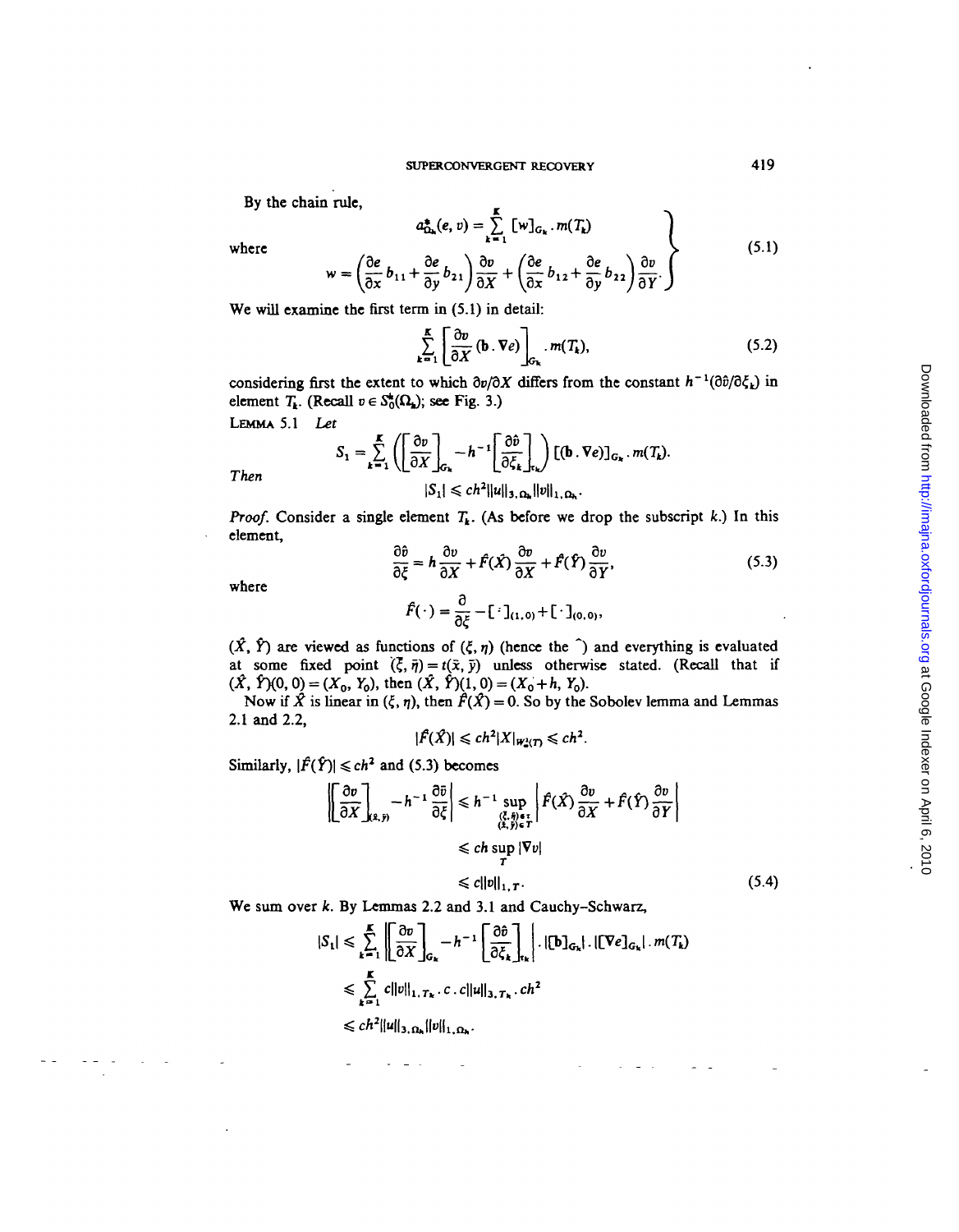The next step is to bound the variation of **b** over each element. Recall  $M_k$  $(k = 1, \ldots, K)$  are the stress points (as in Fig. 2).

LEMMA 5.2 *Let*

$$
S_2 = \sum_{k=1}^K h^{-1} \left[ \frac{\partial V}{\partial \xi_k} \right]_{r_k} ([\mathbf{b} \cdot \nabla e]_{G_k} - [\mathbf{b}]_{M_k} \cdot [\nabla e]_{G_k}) \cdot m(T_k).
$$

Then

$$
|S_2| \leqslant ch^2 ||u||_{3,\Omega_n} ||v||_{1,\Omega_n}.
$$

*Proof.* Again, we consider a single element, *Tk,* and drop the subscript *k.* We denote by Z the matrix whose  $(i, j)$ th element is  $a_{ij}$  and write

$$
\begin{aligned} [\mathbf{b}]_G - [\mathbf{b}]_M &= \frac{1}{2}(([Z]_G + [Z]_M)([\nabla X]_G - [\nabla X]_M) + \\ & ([Z]_G - [Z]_M)([\nabla X]_G + [\nabla X]_M)). \end{aligned}
$$

Now  $X \in W_\infty^2$  and each element of Z is in  $W_{2+\epsilon}^2$ . Therefore both  $|Z|_{W_\infty^1(T)}$  and  $\mathbf{u}_{\mathbf{s}(\mathcal{I})}$  are bounded and we obtain

$$
[\mathbf{b}]_G - [\mathbf{b}]_M \le ch
$$

from Lemmas 2.1 and 2.2. Furthermore, from (5.4) we have

 $\ddot{\phantom{a}}$ 

$$
|[\partial \hat{v}/\partial \xi]|_i \leqslant c\|v\|_{1,\,\mathcal T}.
$$

The result now follows directly from Lemmas 2.2 and 3.1 and Cauchy-Schwarz.

For the next result we recall (3.1) and group the elements into triangle pairs  $A_{\bf k}$ , rewriting numerical quadrature of *Se* as a functional pair:

$$
\mathbf{F}_k(u) = [\nabla e]_{G_k} m(T_k) + [\nabla e]_{G_k} m(T_{k'}), \quad (k = 1, \ldots, K_A).
$$

LEMMA 5.3 *Let*

$$
S_3 = \sum_{k=1}^{K_4} h^{-1} \left[ \frac{\partial \hat{v}}{\partial \xi_k} \right]_{\alpha_k} [b]_{M_k} \cdot F_k(u).
$$

Then *^*

$$
|S_3| \leq c h^2 ||u||_{3,\Omega_h} ||v||_{1,\Omega_h}.
$$

*Proof.* This is essentially the same as that of Lemma 3.2. We fix *k* initially, dropping the subscript. As before we write  $\tau_+$ ,  $\tau_-$  for the triangles with vertices  $\{(0, 0), (1, 0),$  $(\xi_+, \eta_+)$ ,  $\{(0, 0), (\xi_-, \eta_-), (1, 0)\}$ , with  $\tau_+ \cup \tau_- = \alpha$ . (See Fig. 3.) Then the relations (3.3) hold and we have

$$
\hat{\mathbf{F}}(\xi^2) = \begin{pmatrix} \frac{1}{6}((2\xi - 1)\eta - (2\xi + 1)\eta_+) \\ \frac{1}{2}(\xi - (1 - \xi -) - \xi_+ (1 - \xi_+)) \end{pmatrix},
$$
\n
$$
\hat{\mathbf{F}}(\xi_q) = \begin{pmatrix} \frac{1}{6}(\eta^2 - \eta^2_+) \\ \frac{1}{6}((1 - 2\xi -) \eta - (1 - 2\xi_+) \eta_+) \end{pmatrix}
$$
\n
$$
\hat{\mathbf{F}}(\eta^2) = \begin{pmatrix} 0 \\ \frac{1}{6}(\eta^2_+ - \eta^2_-) \end{pmatrix}.
$$
\n(5.5)

and

If  $\alpha$  were a parallelogram,  $\hat{F}$  would vanish for quadratic  $\hat{u}$ . But  $\alpha$  is only close to a parallelogram, so we recall the projection  $\tilde{R}$  of (3.6) and, exactly as in Lemma 3.2, use (5.5) to obtain

$$
|F(R\hat{u})| \leq c h |\hat{u}|_{2,a}
$$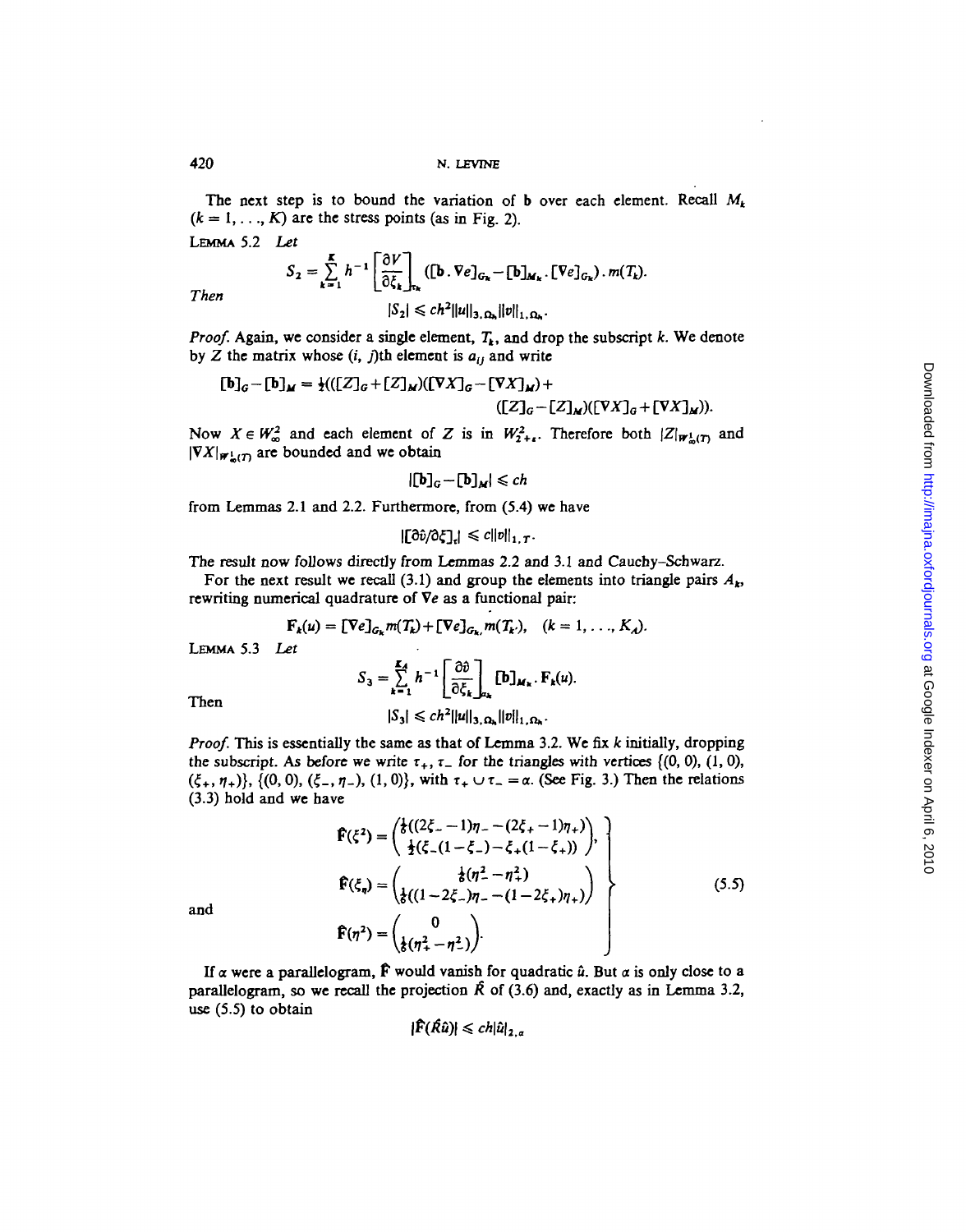and

S o by Lemm a 2. 2

$$
|\hat{\mathbf{F}}(\hat{u} - \hat{\mathbf{R}}\hat{u})| \leq c|\hat{u}|_{3,\alpha}.
$$
  

$$
|F(u)| \leq c h|\hat{\mathbf{F}}(\hat{u})| \leq c h^3 ||u||_{3,A}
$$

an d th e result i s obtained , a s i n th e las t tw o lemmas , by summin g ove r *k.* We now complete the superconvergence proof with:

**THEOREM** 5.1 Let u and  $u_I$  be as defined and let  $v \in S_0^{\mathbf{b}}(\Omega_{\mathbf{b}})$ . Then

$$
|a_{\Omega_n}^*(u_I-u, v)| \leqslant ch^2||u||_{3,\Omega_n}||v||_{1,\Omega_n}.
$$

THEOREM 5. 2 *As an immediate consequence of (4.6) and Theorems* 4. 1 *and* 5.1

$$
h\left(\sum_{k=1}^{K_A} |D_k u_k - [\nabla u]_{M_k}|^2\right)^{\frac{1}{2}} \leq c h^2(||u||_{3,\Omega} + ||f||_{2,\Omega}).
$$

*Proof of Theorem* 5.1 We note that  $\partial \theta / \partial \xi_k = 0$  in each  $B_k$ . For (see Fig. 4) in every  $B_k$  the nodes  $N_{k0}$  and  $N_{k1}$  lie on  $\partial \Omega_k$ . But  $v \in S_0^k(\Omega_k)$  and so  $v = 0$  at  $N_{k0}$  and  $N_{k1}$  and varies linearly between them. Hence the component of  $\nabla v$  parallel to  $N_{k0}N_{k1}$  is zero.

Therefore by Lemmas 5.1-5.3,

$$
\left| \sum_{k=1}^{k} \left[ \frac{\partial v}{\partial X} \left( \mathbf{b} \cdot \nabla e \right) \right]_{G_k} m(T_k) \right| = |S_1 + S_2 + S_3|
$$
  

$$
\leq c h^2 ||u||_{3, \Omega_h} ||v||_{1, \Omega_h}
$$

Returning to (5.1), we have bounded the first term; the second is bounded similarly. We have now derived  $l_2$  superconvergence of the recovered gradient at element edge midpoints .

# 6 . Th e Mes h Geometry

In this section we relax the triangulation conditions of Section 2, but on general curved regions  $\Omega$  we do not then expect superconvergence in the global sense of Sections 3-5. For these cases we propose a local form of the superconvergence property .

We refer to any region for which Theorem 5.2 holds ( $\forall$   $u \in H^3(\Omega)$ ,  $f \in H^2(\Omega)$ ) as "superconvergent". For example, it is clear that this includes any region whose topologically equivalent triangulation in the  $(X, Y)$  plane is the mesh shown in Fig. 5(a).

The region shown in Fig. 5(b) does not satisfy the triangulation specifications: however, with a modified recovery scheme it is superconvergent. This property is true for all (sufficiently smooth) meshes with exactly six elements meeting at each internal node. We call them "chevron meshes" (Fig. 6); their definition is sufficient to ensure that  $\Omega_h$  can be exactly partitioned into "bands" of triangles. A "band" consists of one or more adjacent, entire columns (or rows) of the squares which make up the triangulation  $\Omega_k$ , plus any left-over triangles  $(B_k)$  at the two ends (i.e. on  $\partial \Omega_{k}$ ).  $\Omega$  is triangulated as before, except that all the diagonals in a band may have  $(X, Y)$ -slope  $-1$  instead of  $+1$ .

This generalization affects only two stages of the superconvergence proofs in the previous sections. We recall that Lemma 5.3 requires the sum (5.1) to be partitioned

**1**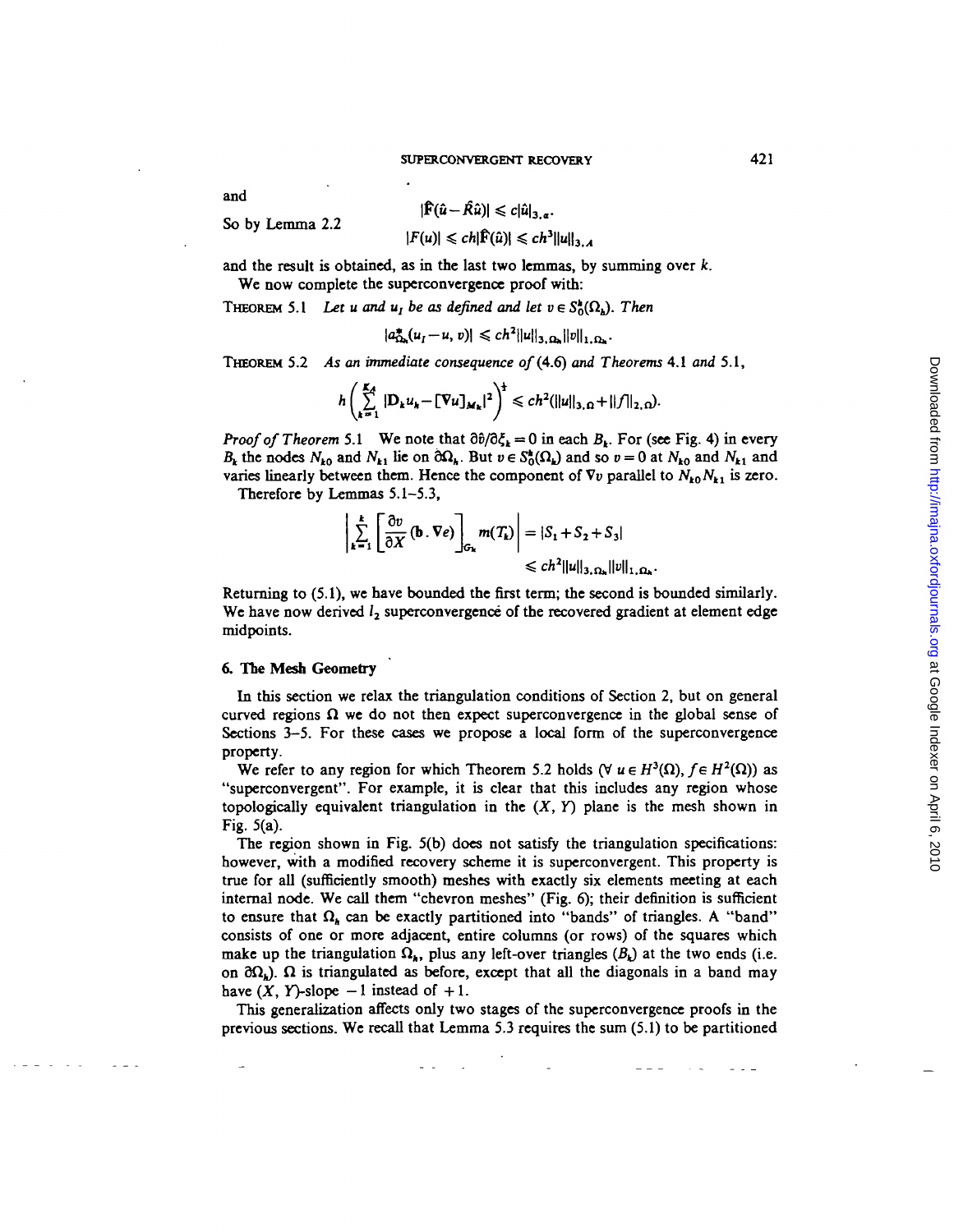422 **N. LEVTNE**



**FIG. 5. These two meshes are superconvergent.**

into two terms. The first term  $(5.2)$  has as a factor the component of  $\nabla v$  which is (almost) constant over triangle pairs with common edge (almost) parallel to the  $X$ -axis—sec Lemma 5.1—similarly for the second term and the Y-axis. It is this partition which we modify here, dealing with each band separately. We consider without loss of generality a region  $\Omega$  with band-boundaries (almost) parallel to the X-axis (as in Fig. 6) and a band for which each hypotenuse has  $(X, Y)$ -slope  $\pm 1$ ; instead of (5.1) we write

$$
w = \left(\frac{\partial e}{\partial x}b_{11} + \frac{\partial e}{\partial y}b_{21}\right)\left(\frac{\partial v}{\partial X} \pm \frac{\partial v}{\partial Y}\right) + \left(\frac{\partial e}{\partial x}(b_{12} \pm b_{11}) + \frac{\partial e}{\partial y}(b_{22} \mp b_{21})\right)\frac{\partial v}{\partial Y}.
$$
\n(6.1)

Now  $(\partial v/\partial X + \partial v/\partial Y)$  is (almost) constant over triangle pairs with common edge of slope  $\pm 1$ , i.e. over the squares which comprise the band. Therefore there are no unpaired triangles  $B_k$  on the "long" edges of the band (internal to  $\Omega_k$ ) on which  $v = 0$  is not guaranteed. So with the decompositions (6.1) we can write  $a^*_{0}$  (e, v) as a sum of contributions from each band and Theorem 5.1 proceeds as before.

The other aspect of superconvergence which is sensitive to mesh geometry is the recovery of the stress component normal to element edges. The tangential component (recall the bounding of  $\hat{F}_1$  in Lemma 3.2) is not affected. So Theorem 5.2 holds for all chevron meshes, if we remove from the average those normal stress components which are directed through band-boundaries. We can, however, recover the full stress at these points by means of a modified scheme: we average the gradient over four elements, as shown in Fig. 7. The resulting error of this wellcentred difference scheme is bounded analogously to Lemma 3.2; we conclude that with this new recovery scheme all chevron meshes are superconvergent.



FIG. 6. A chevron mesh. The shaded region is a band with diagonals of  $(X, Y)$ -slope +1. *(jdvfSX+dv/SY* **is (almost) constant in each "square".)**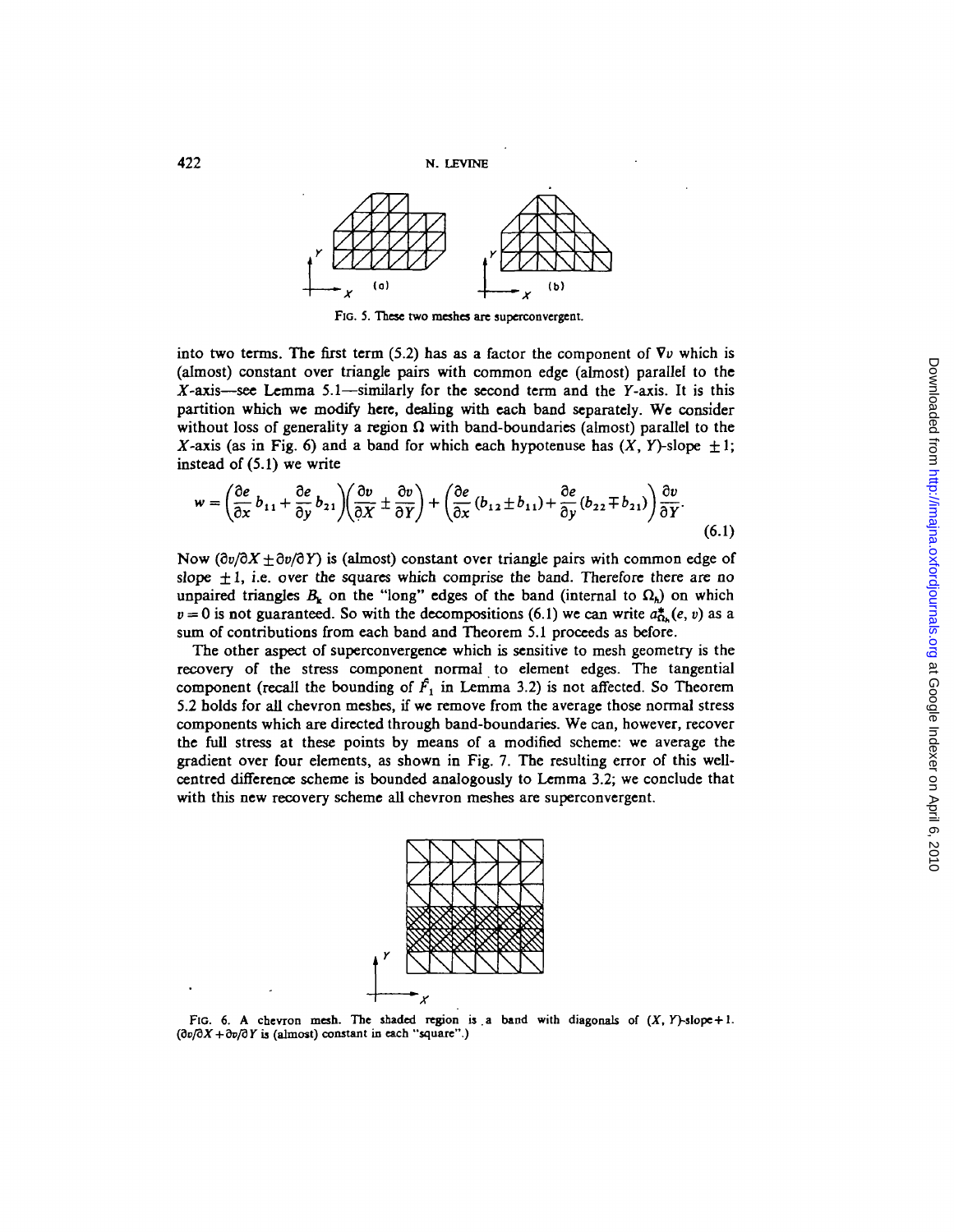

**FIG. 7. To recover the full gradient at the point** *P***—note that the union of dements is not (even dose to) a parallelogram—average the approximate gradient over dements 1, 2, 3,4.**

We note here that the criss-cross mesh (see Fig. 8) required for derivative superconvergence in the mixed method of Fix, Gunzburger & Nicolaides (1981) does not have six elements surrounding each node and cannot be arranged into bands. So (this is independent of the choice of recovery scheme) Lemma 5.3 cannot be applied; the mesh is not superconvergent. It is because of this necessary restriction that no simple rectangular mesh on an octagonal region is superconvergent  $[Fig. 9(a)]$ . This case is qualitatively equivalent to the mesh shown in Fig. 9(b) where we obtain at best  $\left| \frac{a_0}{c}(\epsilon, v) \right| = O(h^2)$ . This  $O(h^2)$  drop in accuracy is confirmed numerically in Section 7.

We conclude that, with the introduction of chevron meshes, the conditions for superconvergence can be satisfied on a wide variety of practical problem domains. We are, however, still a long way from superconvergence on general regions; there is a theoretical barrier (the "six element" condition) to further progress. In the next section we present evidence supporting an alternative result: that superconvergence holds in those subregions of  $\Omega_k$  which are bounded away from areas where the mesh conditions (or, for example, the smoothness of *u)* break down. A proof of this, combining Sections 3-5 above with approximation properties of Green's functions (Rannacher & Scott, 1982) is discussed elsewhere (Levine, 1985). (Incidentally, this new result gives pointwise superconvergence, i.e. without the need (as in e.g. Theorem 5.2) to take a global average over the stress points.) Also, see Levine (1985) for further ideas on triangulation methods.



**FIG. 8. A criss-cross mesh similar to that used by Fix** *el ai.* **(1981).**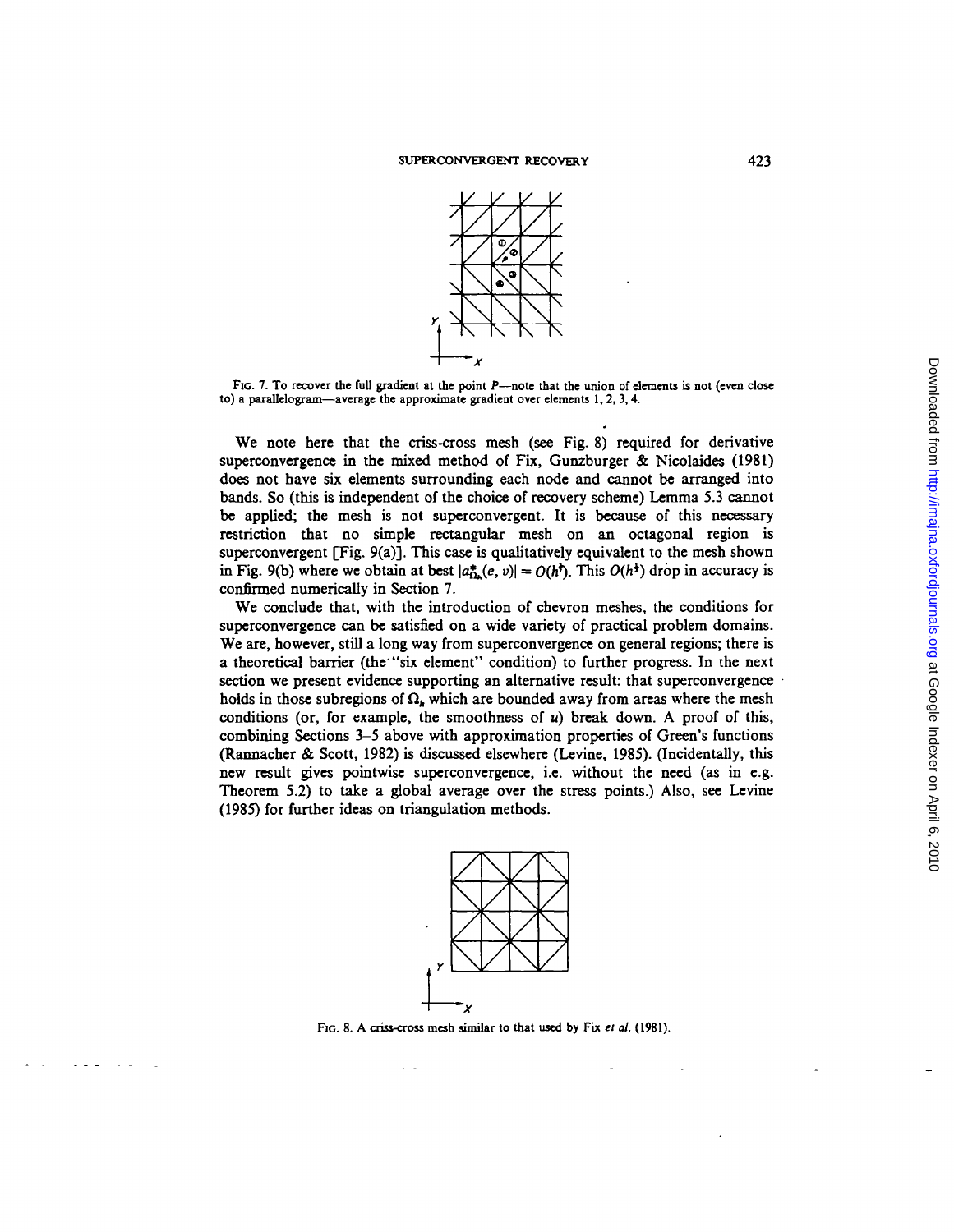**N . LEVINE**



FIG. 9. (a) The triangulation cannot be completed so as to give a superconvergent mesh. (b) This mesh too is not superconvergent. Note that there are internal nodes which are not surrounded by six elements.

# 7 . Numerica l Result s

# 7. 1 *Centroid Recovery*

The recovery scheme considered above is that of averaging the approximate gradient between neighbouring elements; this yields an  $O(h^2)$  estimate of the true gradient at the midpoint of the shared edge. We denote the root-mean-square error of this recovery scheme (averaging over all possible edges) by  $E_{mid}$ . A simpler though generally less useful procedure is to sample just the tangential component of the gradient at the midpoint of each element edge; this is an  $O(h^2)$  estimate of that component of the true gradient. We denote this averaged error by  $E_{\text{tgt}}$ .

We can also recover the gradient at the centroids, simply and to  $O(h^2)$ : we first recover the gradient at the midpoint of each of the edges of a triangle and then average these three gradients to obtain an approximation to the gradient at the centroid. (To prove that this scheme leads to superconvergence we either regard it as the result of a linear fit to the recovered gradient at these three stress points or mak e a straightforwar d chang e t o Lemm a 3.2. ) W e the n hav e a weighte d averagin g scheme between four elements (see Fig. 10); we denote the average error by  $E_{\text{rec}}$ . (See Levine, 1985 for recovery schemes for general points in  $\Omega$ .)

We now recall the claim that the gradient can be sampled to high accuracy at the centroid of each element. That this cannot be to  $O(h^2)$  follows simply from Theorem 5.2 and Taylor's theorem (for details see Levine, 1982, 1985). We denote the average error for this sampling procedure by  $E_{cent}$ .

To compare these four measures of error, we considered Poisson's equation on the unit square,  $\Omega = (0, 1) \times (0, 1)$ , with exact solution

$$
u = x(1-x)y(1-y)(1+2x+7y).
$$

We triangulated  $\Omega$  with a uniform mesh separation  $(x \equiv X, y \equiv Y)$  taking successively  $h = \frac{1}{4}$ ,  $\frac{1}{6}$ ,  $\frac{1}{10}$ ,  $\frac{1}{12}$ . We set  $f = -\Delta u$  on  $\Omega$  and  $g = u$  on  $\partial\Omega$  and solved (4.10) to obtain  $u<sub>h</sub>$  for each *h*. We found that each error was within 10% (and usually 5%) of its asymptotic rate for  $h \leq \frac{1}{6}$ ; these rates were

$$
E_{\text{tgt}} \cong 1.4h^2,
$$
  
\n
$$
E_{\text{mid}} \cong 3.0h^2,
$$
  
\n
$$
E_{\text{rec}} \cong 3.0h^2
$$
  
\n
$$
E_{\text{cent}} \cong 1.2h.
$$

an d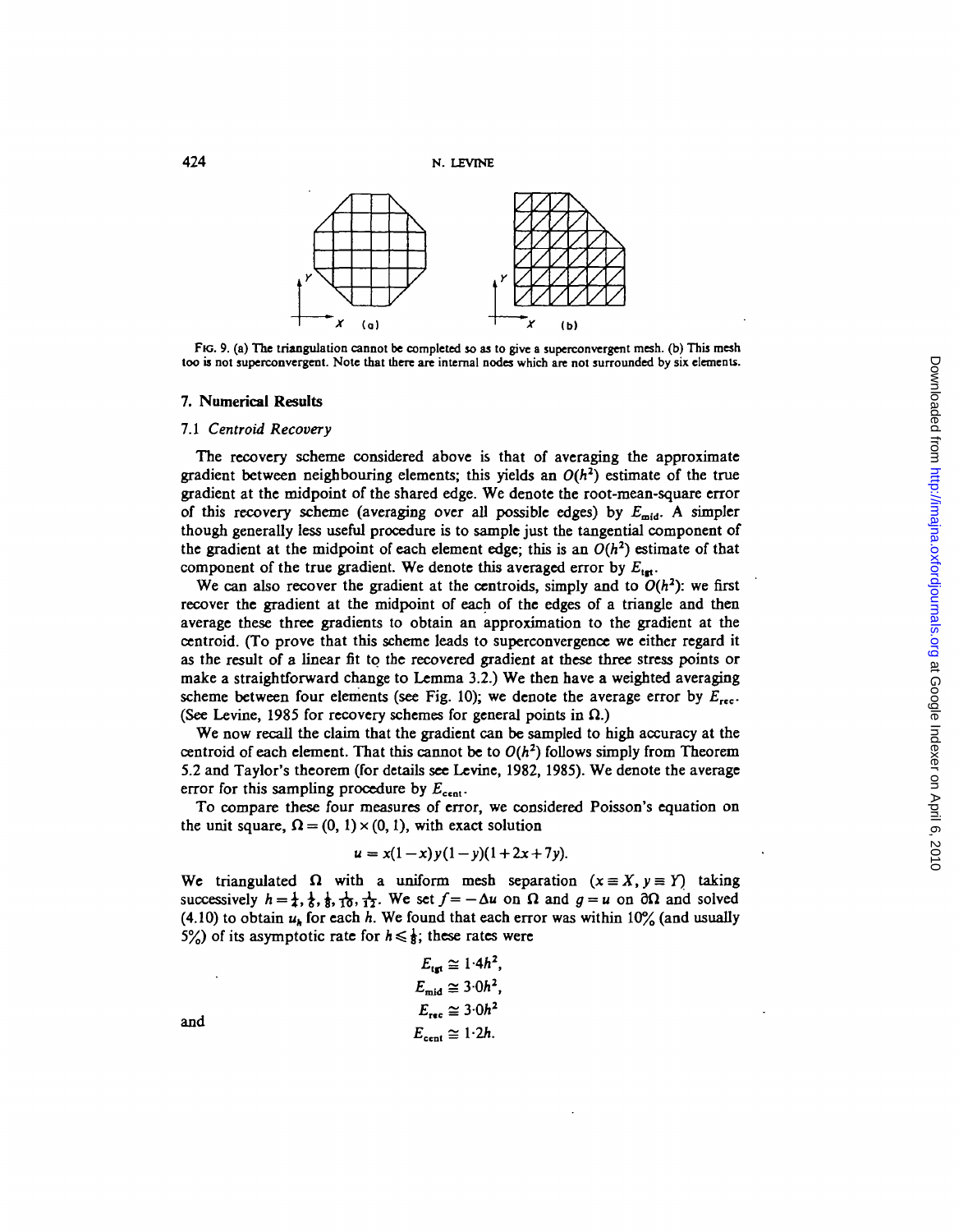

FIG. 10. Weights of  $\nabla u_{\mathbf{k}}$  in four elements, yielding a superconvergent approximation to  $\nabla u$  at the **ccntroid G.**

### *Remarks*

- (a) The same problem has been solved with bilinear elements, where sampling at centroids leads to superconvergence. Lesaint & Zlamal (1979) gave the result  $E_{\text{cent}} \cong 0.91h^2$ .
- (b) To investigate the error introduced by numerical quadrature we solved the above problem using exact integration instead of the centroid rule. Only a slight improvement occurred  $(E_{\text{rec}} \approx 2.8h^2)$ .
- (c) We solved this problem using the criss-cross mesh (Fig. 8) for which superconvergence is not expected (under any recovery scheme). We obtained

and 
$$
E_{\text{rec}} \cong 0.45h
$$

$$
E_{\text{cent}} \cong 1.0h,
$$

indicating that there may be some value in using the recovery algorithm even when superconvergence is absent.

 $E_{\text{tgt}} \cong 1.2h^2$ ,

(d) We considered a curved mesh, distorting  $\Omega$  into the sector shown in Fig. 11 by the transformation

$$
x = (X+2)/(1+Y^2/4)^{\frac{1}{2}}-2,
$$
  
\n
$$
y = Y(1+x/2).
$$
 (7.1)

Superconvergence was again observed with

and  $\frac{m}{\sqrt{m}}$ 



FIG. 11. Distortion of  $\Omega$  by (7.1).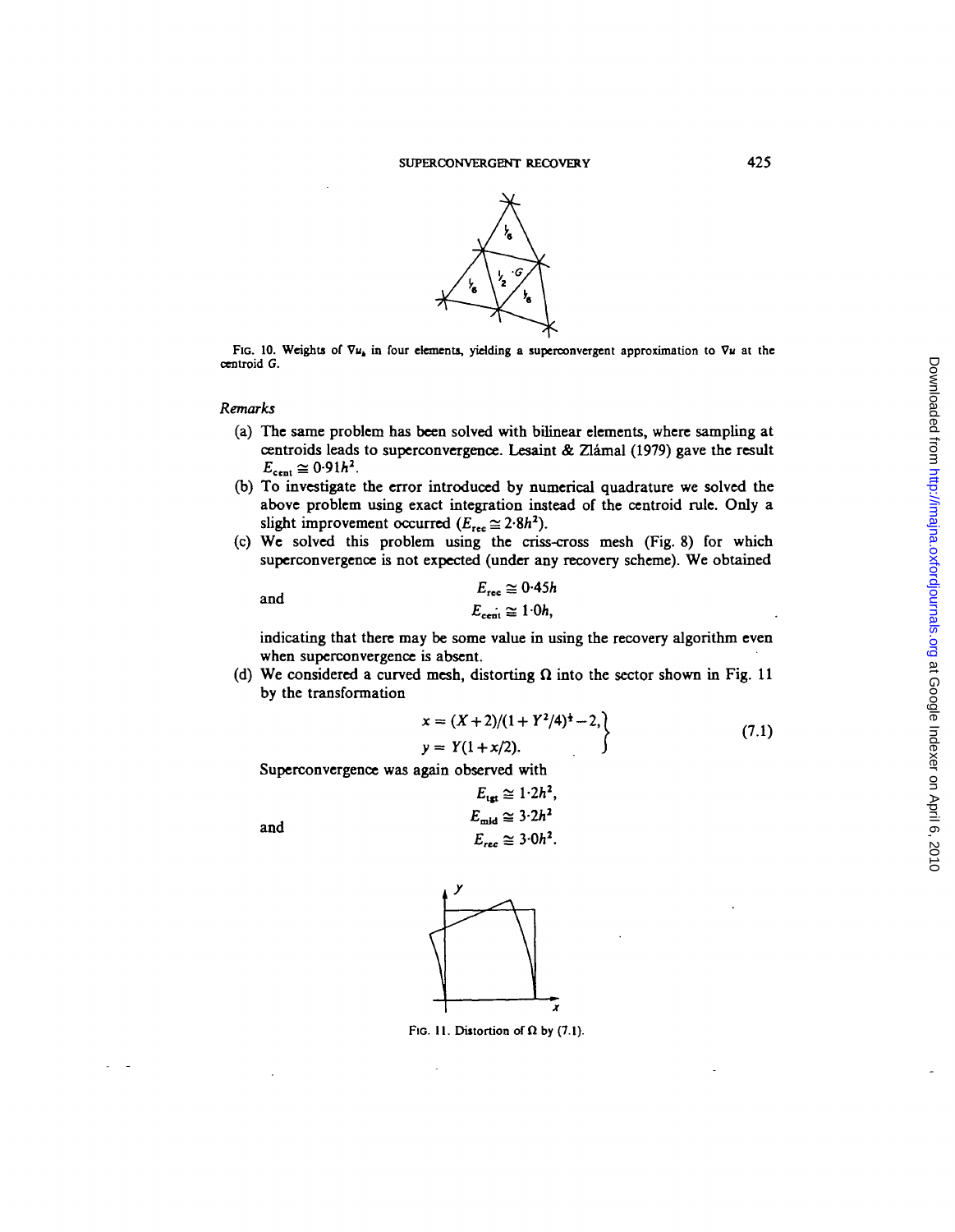# 7. 2 *Local Superconvergence*

We took  $\Omega$  to be the truncated unit square triangulated as in Fig. 9(b),  $h = \frac{1}{4}, \ldots, \frac{1}{12}$  and solved (4.10) for Poisson's equation as above, with exact solution

 $u = (x-1)^2 + y^2$ .

(This is a function for which there is zero error on uniform superconvergent triangulations : we chos e i t t o highligh t asymptoti c behaviou r for computationall y reasonable values of *h*. It has been our experience that when breakdown of superconvergence is due to effects from a subdomain of  $\Omega$ , such as the neighbourhood of a line, the error is somewhat smaller than expected and the asymptoti c rat e i s no t attaine d for practica l value s of *h.)*

As expected, we obtained

$$
E_{\text{rec}} \cong 1.9h^{\frac{1}{2}}
$$
 and  $E_{\text{cent}} \cong 0.47h$ .

However , whe n we restricte d th e average s t o element s i n th e subdomai n  $(0, \frac{1}{2}) \times (0, \frac{1}{2})$  (this is bounded away from the region where the mesh conditions brea k down ) w e obtaine d

$$
E_{\text{rec}} \cong 1.9h^2
$$
 (and  $E_{\text{cent}} \cong 0.47h$ ).

This is the local superconvergence effect predicted in the last section. Its implication, which is of practical significance, is that for any  $\Omega$  there exists a series of triangulations such that our superconvergence results hold in all elements bounded away from  $\partial \Omega$ .

I would like to thank Professor K. W. Morton for invaluable discussions, Paul Samuels for the use of his finite element code and the Science & Engineering Research Council and the University of Reading for their financial support.

#### **REFERENCE S**

- **BABICH, V. M. 1953 The problem of the extension of functions. Usp. mat. Nauk. 7, 111-113. BARLOW , J . 197 6 Optima l stres s location s i n finite-elemen t models .** *Int. J. num. Meth. Engng* **10 , 243-251 .**
- **BRAMBLE, J. H. & HILBERT, S. R. 1970 Estimation of linear functions on Sobolev spaces with** applications to Fourier transforms and spline interpolation. SIAM J. num. Analysis 7, **113-124 .**
- **CALDERON , A . P . 196 1 Lebesgu e space s o f differentiabl e function s an d distributions .** *Proc. Symp. pure Math.* **IV , 33-49 .**
- **CIARLET , P . G . 197 8** *The Finite Element Method for Elliptic Problems.* **Amsterdam : North - Holland .**
- **Frx , G . J. , GUNZBURGER , M . D . & NICOLAIDES , R . A . 198 1 O n mixe d finite elemen t method s fo r first orde r ellipti c systems .** *Num. Math.* **37 , 29-48 .**
- **KAIZEK**, M. & NETTAANMAKI, P. 1983 Superconvergence phenomena arising in averaged **gradients . Preprin t 23 , Universit y o f Jyvaskyla .**
- LESAINT, P. & ZLÁMAL, M. 1979 Superconvergence of the gradient of finite element **solutions .** *Rev.fr. Autom. Inf. Rech. opkrat. Sir. Rouge Analyse Num.* **13 , 139-166 .**
- **LEVINE**, N. D. 1982 Stress sampling points for linear triangles in the finite element method. **Numerica l Analysi s Repor t 10/82 , Universit y o f Reading .**